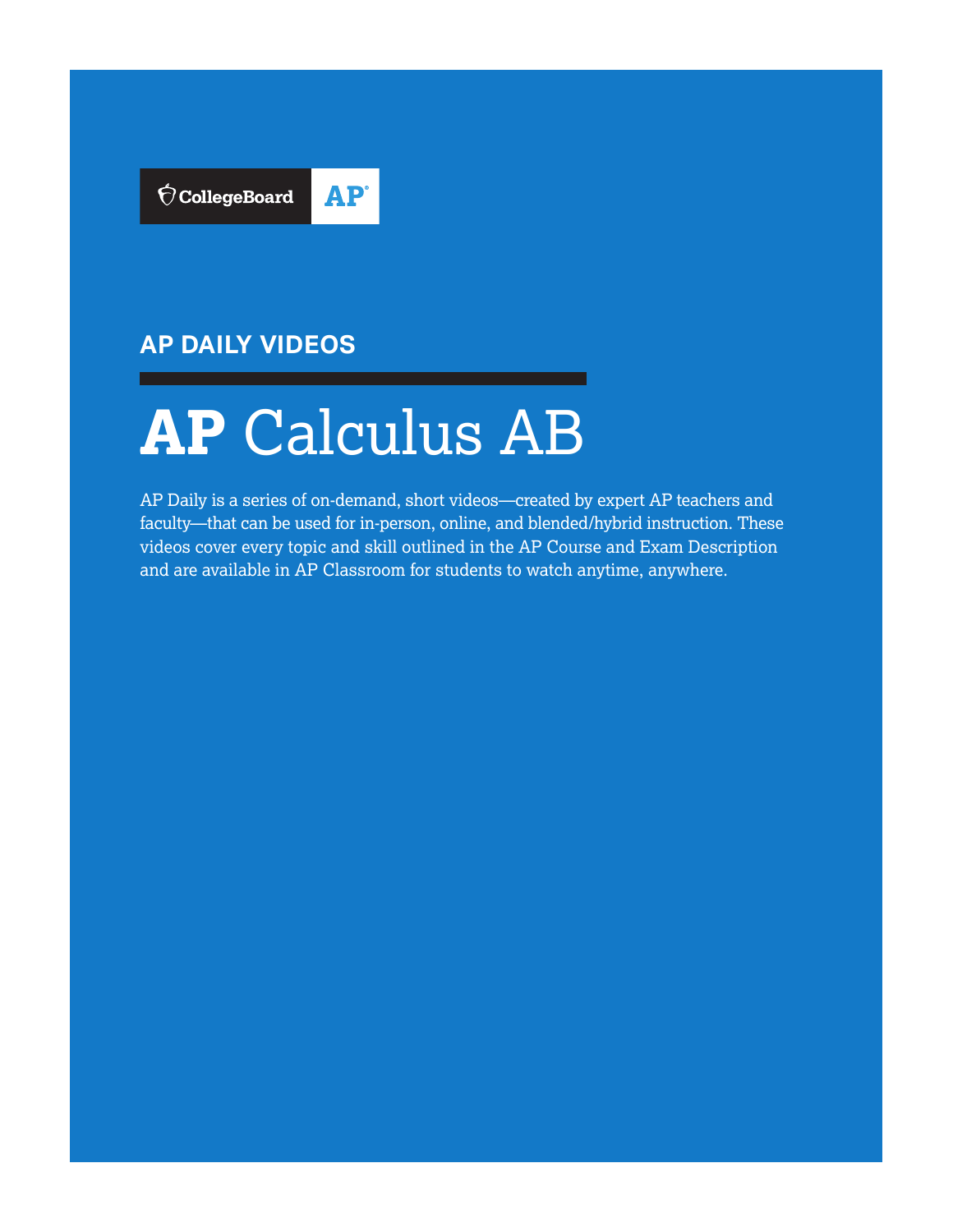| <b>Video Title</b> | <b>Topic</b>                                                        | <b>Video Focus</b>                                                                                                                                                                               | <b>Instructor</b> |
|--------------------|---------------------------------------------------------------------|--------------------------------------------------------------------------------------------------------------------------------------------------------------------------------------------------|-------------------|
| 1.1: Daily Video 1 | Introducing<br>Calculus-Can<br>Change Occur at<br>an Instant?       | Using limits to define the concept of instantaneous rate of<br>change versus average rate of change.                                                                                             | Mark Kiraly       |
| 1.1: Daily Video 2 | Introducing<br>Calculus-Can<br>Change Occur at<br>an Instant?       | Applying the concept of instantaneous rate of change to a<br>diverse problem set.                                                                                                                | Mark Kiraly       |
| 1.2: Daily Video 1 | Defining Limits<br>and Using Limit<br>Notation                      | How to use and read symbolic notation of limits.                                                                                                                                                 | Mark Kiraly       |
| 1.2: Daily Video 2 | Defining Limits<br>and Using Limit<br>Notation                      | Using, reading, and interpreting symbolic notation of<br>limits.                                                                                                                                 | Mark Kiraly       |
| 1.3: Daily Video 1 | <b>Estimating Limit</b><br>Values from<br>Graphs                    | Evaluating limits of a function $f(x)$ when provided a<br>function graph; distinguishing evaluation of a function at<br>an $x$ value from evaluation of its limit approaching that $x$<br>value. | Jerome White      |
| 1.3: Daily Video 2 | <b>Estimating Limit</b><br>Values from<br>Graphs                    | Evaluating limits of a function when provided a function<br>graph and distinguishing $f(a)$ from the limit of $f(x)$ as x<br>approaches a.                                                       | Jerome White      |
| 1.3: Daily Video 3 | <b>Estimating Limit</b><br>Values from<br>Graphs                    | Using an electronic grapher to evaluate limits; discussing<br>the ways electronic graphers may misrepresent a function.                                                                          | Jerome White      |
| 1.4: Daily Video 1 | <b>Estimating Limit</b><br>Values from<br>Tables                    | Evaluating limits from a table of $x$ and $f(x)$ values.                                                                                                                                         | Jerome White      |
| 1.5: Daily Video 1 | Determining<br>Limits Using<br>Algebraic<br>Properties of<br>Limits | Evaluating limits of function sums, differences, products,<br>and quotients.                                                                                                                     | Jerome White      |
| 1.6: Daily Video 1 | Determining<br><b>Limits Using</b><br>Algebraic<br>Manipulation     | Using algebra to rewrite functions, by factoring and then<br>"dividing out," in order to determine the value of a limit.                                                                         | Jerome White      |
| 1.6: Daily Video 2 | Determining<br><b>Limits Using</b><br>Algebraic<br>Manipulation     | Using algebra to rewrite functions in a way that allows<br>us to determine the value of a limit. (Rationalizing with<br>conjugates.)                                                             | Jerome White      |
| 1.7: Daily Video 1 | Selecting<br>Procedures for<br>Determining<br>Limits                | Selecting strategies for determining limits when the<br>method isn't prescribed.                                                                                                                 | Mark Kiraly       |
| 1.7: Daily Video 2 | Selecting<br>Procedures for<br>Determining<br>Limits                | Selecting strategies for determining limits when the<br>method isn't prescribed (cont.)                                                                                                          | Mark Kiraly       |

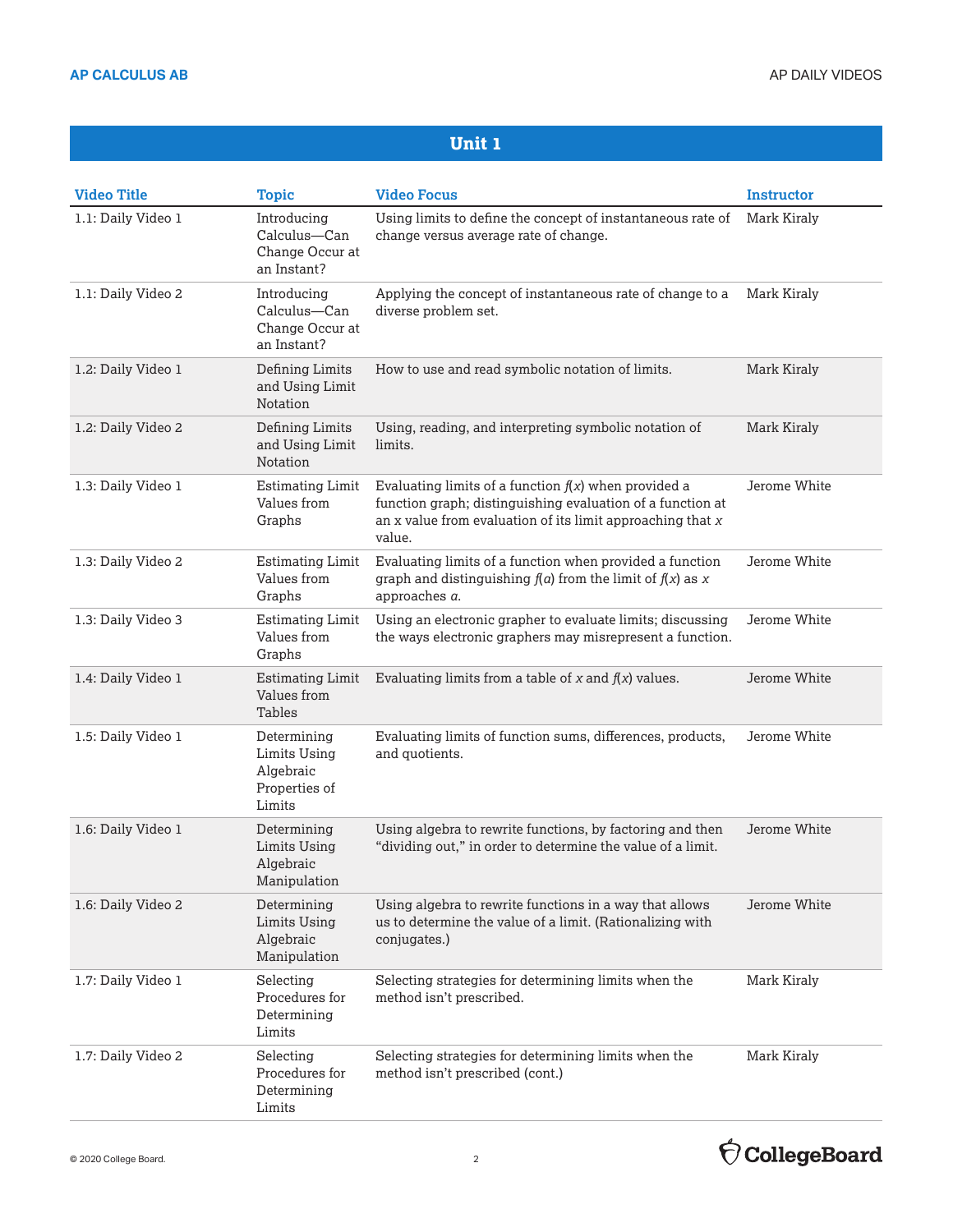| <b>Video Title</b>  | <b>Topic</b>                                                       | <b>Video Focus</b>                                                                                                                                                | <b>Instructor</b> |
|---------------------|--------------------------------------------------------------------|-------------------------------------------------------------------------------------------------------------------------------------------------------------------|-------------------|
| 1.7: Daily Video 3  | Selecting<br>Procedures for<br>Determining<br>Limits               | Selecting strategies for determining limits of two more<br>types of functions.                                                                                    | Mark Kiraly       |
| 1.8: Daily Video 1  | Determining<br>Limits Using the<br>Squeeze Theorem                 | Introduction to the squeeze theorem; using the squeeze<br>theorem to determine limits.                                                                            | Mark Kiraly       |
| 1.8: Daily Video 2  | Determining<br>Limits Using the<br>Squeeze Theorem                 | Applying the squeeze theorem and exploring cases where<br>it fails to determine a limit.                                                                          | Mark Kiraly       |
| 1.8: Daily Video 3  | Determining<br>Limits Using the<br>Squeeze Theorem                 | Using the squeeze theorem to determine the limits of two<br>special functions.                                                                                    | Mark Kiraly       |
| 1.9: Daily Video 1  | Connecting<br>Multiple<br>Representations<br>of Limits             | Connecting analytical, numerical, graphical, and verbal<br>representations of limits.                                                                             | Mark Kiraly       |
| 1.10: Daily Video 1 | <b>Exploring Types</b><br>of Discontinuities                       | The classifications of discontinuities encountered when<br>working with functions; connecting the understanding of<br>limits to those classifications.            | Jerome White      |
| 1.11: Daily Video 1 | Defining<br>Continuity at a<br>Point                               | Connecting the understanding of limits to a formal<br>definition of continuity at a point.                                                                        | Jerome White      |
| 1.11: Daily Video 2 | Defining<br>Continuity at a<br>Point                               | Practice with connecting the understanding of limits to a<br>formal definition of continuity at a point.                                                          | Jerome White      |
| 1.12: Daily Video 1 | Confirming<br>Continuity over<br>an Interval                       | What it means for a function to be continuous over an<br>interval; how the classification of a function may allow us<br>to draw conclusions about its continuity. | Jerome White      |
| 1.13: Daily Video 1 | Removing<br>Discontinuities                                        | With algebra, defining piecewise functions to be<br>continuous at a boundary to the partitions of their<br>domains.                                               | Jerome White      |
| 1.13: Daily Video 2 | Removing<br>Discontinuities                                        | With algebra and an electronic grapher, defining piecewise Jerome White<br>functions to be continuous at a boundary to the partitions<br>of their domains.        |                   |
| 1.14: Daily Video 1 | Connecting<br><b>Infinite Limits</b><br>and Vertical<br>Asymptotes | Interpreting the behavior of functions growing without<br>bound near a specific value.                                                                            | Mark Kiraly       |
| 1.14: Daily Video 2 | Connecting<br><b>Infinite Limits</b><br>and Vertical<br>Asymptotes | Exploring symbolic and tabular representations of the<br>behavior of functions growing without bound near a<br>specific value.                                    | Mark Kiraly       |
| 1.14: Daily Video 3 | Connecting<br><b>Infinite Limits</b><br>and Vertical<br>Asymptotes | Practicing problems with the behavior of function values<br>growing without bound.                                                                                | Mark Kiraly       |

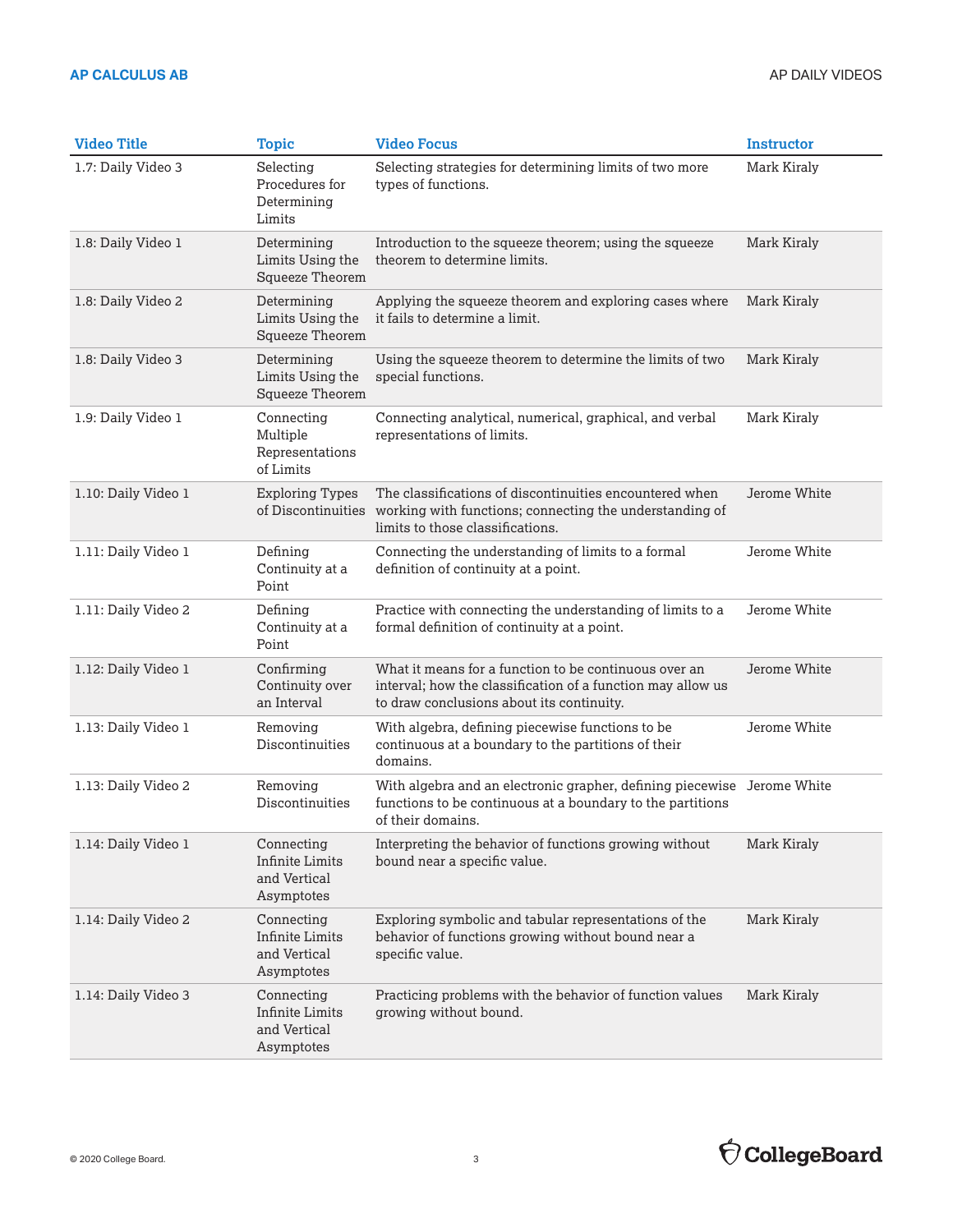| <b>Video Title</b>  | <b>Topic</b>                                                     | <b>Video Focus</b>                                                                                             | Instructor  |
|---------------------|------------------------------------------------------------------|----------------------------------------------------------------------------------------------------------------|-------------|
| 1.15: Daily Video 1 | Connecting<br>Limits at Infinity<br>and Horizontal<br>Asymptotes | Interpreting the limit as the independent variable grows<br>without bound as end behavior.                     | Mark Kiraly |
| 1.15: Daily Video 2 | Connecting<br>Limits at Infinity<br>and Horizontal<br>Asymptotes | Exploring limits at positive and negative infinity as end<br>behavior.                                         | Mark Kiraly |
| 1.15: Daily Video 3 | Connecting<br>Limits at Infinity<br>and Horizontal<br>Asymptotes | Practicing problems with limits at infinity and resulting<br>end behavior.                                     | Mark Kiraly |
| 1.16: Daily Video 1 | Working with<br>the Intermediate<br>Value Theorem<br>(IVT)       | Explaining and interpreting the behavior of a function on<br>an interval using the intermediate value theorem. | Mark Kiraly |
| 1.16: Daily Video 2 | Working with<br>the Intermediate<br>Value Theorem<br>(IVT)       | Applying the intermediate value theorem to given<br>situations.                                                | Mark Kiraly |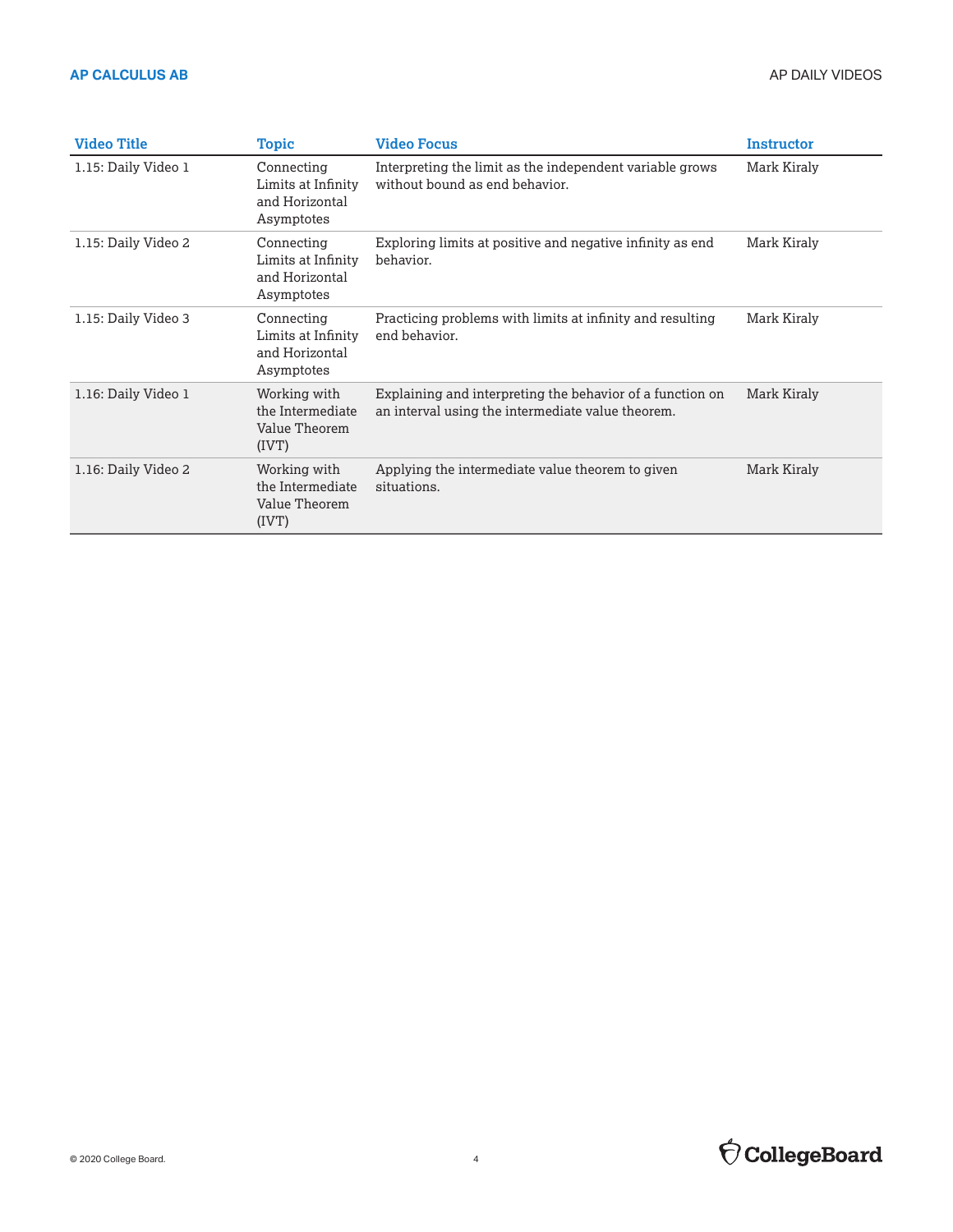| <b>Video Title</b> | <b>Topic</b>                                                                                                           | <b>Video Focus</b>                                                                                                                         | <b>Instructor</b> |
|--------------------|------------------------------------------------------------------------------------------------------------------------|--------------------------------------------------------------------------------------------------------------------------------------------|-------------------|
| 2.1: Daily Video 1 | Defining<br>Average and<br>Instantaneous<br>Rates of Change<br>at a Point                                              | We will define average rate of change as a difference<br>quotient and instantaneous rate of change as a limit of a<br>difference quotient. | Jerome White      |
| 2.1: Daily Video 2 | Defining<br>Average and<br>Instantaneous<br>Rates of Change<br>at a Point                                              | We will apply definitions of average rate of change and<br>instantaneous rate of change to an example.                                     | Jerome White      |
| 2.1: Daily Video 3 | Defining<br>Average and<br>Instantaneous<br>Rates of Change<br>at a Point                                              | We will practice applying definitions of average rate of<br>change and instantaneous rate of change.                                       | Jerome White      |
| 2.2: Daily Video 1 | Defining the<br>Derivative of a<br>Function and<br><b>Using Derivative</b><br>Notation                                 | We will develop and apply the definition of derivative of a<br>function, and we will introduce various notations for the<br>derivative.    | Jerome White      |
| 2.2: Daily Video 2 | Defining the<br>Derivative of a<br>Function and<br><b>Using Derivative</b><br>Notation                                 | We will apply the definition of derivative of a function and<br>continue to discuss various notations for the derivative.                  | Jerome White      |
| 2.2: Daily Video 3 | Defining the<br>Derivative of a<br>Function and<br><b>Using Derivative</b><br>Notation                                 | We will apply the definition of derivative and write the<br>equation of a line tangent to a function at a specified $x$<br>value.          | Jerome White      |
| 2.3: Daily Video 1 | Estimating<br>Derivatives of<br>a Function at a<br>Point                                                               | We will estimate the derivative at a point from information<br>given in a table.                                                           | Virge Cornelius   |
| 2.3: Daily Video 2 | Estimating<br>Derivatives of<br>a Function at a<br>Point                                                               | We will estimate the derivative at a point from a graph.                                                                                   | Virge Cornelius   |
| 2.3: Daily Video 3 | Estimating<br>Derivatives of<br>a Function at a<br>Point                                                               | We can use a calculator to help us estimate the derivative<br>of a function at a point.                                                    | Virge Cornelius   |
| 2.4: Daily Video 1 | Connecting<br>Differentiability<br>and Continuity-<br>Determining<br><b>When Derivatives</b><br>Do and Do Not<br>Exist | We will learn that if a function is differentiable at a point,<br>then it is continuous at that point.                                     | Virge Cornelius   |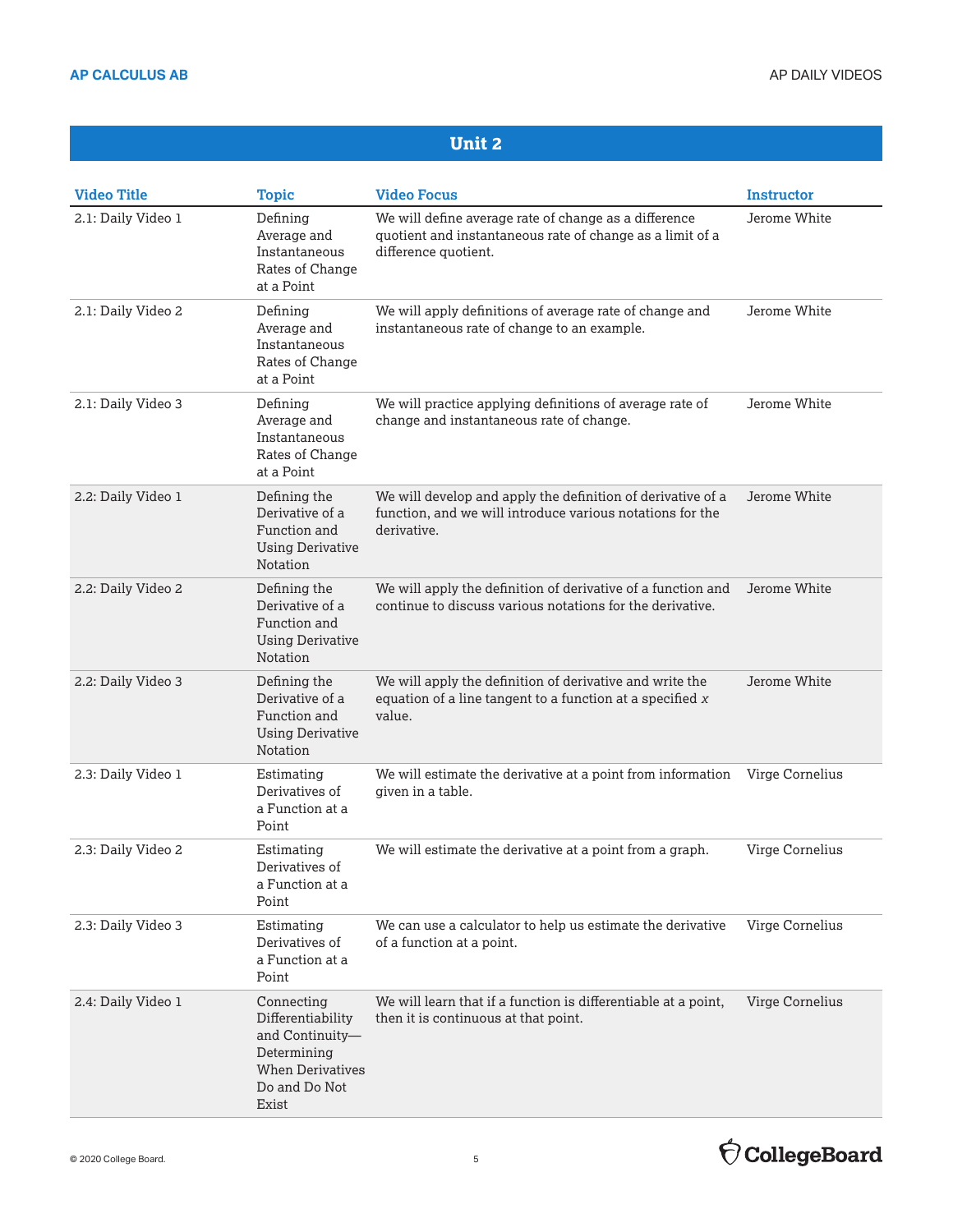| <b>Video Title</b> | <b>Topic</b>                                                                                                           | <b>Video Focus</b>                                                                                                                                         | <b>Instructor</b> |
|--------------------|------------------------------------------------------------------------------------------------------------------------|------------------------------------------------------------------------------------------------------------------------------------------------------------|-------------------|
| 2.4: Daily Video 2 | Connecting<br>Differentiability<br>and Continuity-<br>Determining<br><b>When Derivatives</b><br>Do and Do Not<br>Exist | We will meet two continuous functions that fail to be<br>differentiable at the origin.                                                                     | Virge Cornelius   |
| 2.4: Daily Video 3 | Connecting<br>Differentiability<br>and Continuity-<br>Determining<br><b>When Derivatives</b><br>Do and Do Not<br>Exist | We will learn that if a point is not in the domain of a<br>function, then it is not in the domain of its derivative.                                       | Virge Cornelius   |
| 2.5: Daily Video 1 | Applying the<br>Power Rule                                                                                             | We will learn what a power function is.                                                                                                                    | Virge Cornelius   |
| 2.5: Daily Video 2 | Applying the<br>Power Rule                                                                                             | We will apply the power rule to calculate derivatives of<br>familiar functions.                                                                            | Virge Cornelius   |
| 2.5: Daily Video 3 | Applying the<br>Power Rule                                                                                             | We will examine the derivative of the squaring function<br>from multiple perspectives.                                                                     | Virge Cornelius   |
| 2.6: Daily Video 1 | Derivative<br>Rules-Constant.<br>Sum, Difference,<br>and Constant<br>Multiple                                          | We will learn to apply the constant and constant multiple<br>rules.                                                                                        | Virge Cornelius   |
| 2.6: Daily Video 2 | Derivative<br>Rules-Constant,<br>Sum, Difference,<br>and Constant<br>Multiple                                          | We will learn to apply the sum and difference rules.                                                                                                       | Virge Cornelius   |
| 2.6: Daily Video 3 | Derivative<br>Rules-Constant,<br>Sum, Difference,<br>and Constant<br>Multiple                                          | We will practice these rules via an AP-style problem<br>involving a table and search for a constant multiple.                                              | Virge Cornelius   |
| 2.7: Daily Video 1 | $x$ , sin $x$ , ex, and<br>ln x                                                                                        | Derivatives of cos We will discover graphically how the derivatives of each of Virge Cornelius<br>these transcendental functions yield familiar functions. |                   |
| 2.7: Daily Video 2 | Derivatives of cos<br>$x$ , sin $x$ , $ex$ , and<br>ln x                                                               | We will learn a strategy for determining a limit when the<br>given limit is the definition of the derivative of a known<br>function (Part I).              | Virge Cornelius   |
| 2.7: Daily Video 3 | Derivatives of cos<br>$x$ , sin $x$ , $ex$ , and<br>ln x                                                               | We will learn a strategy for determining a limit when the<br>given limit is the definition of the derivative of a known<br>function (Part II).             | Virge Cornelius   |
| 2.8: Daily Video 1 | The Product Rule                                                                                                       | We will develop and apply a rule for differentiating the<br>product of two functions.                                                                      | Jerome White      |
| 2.9: Daily Video 1 | The Quotient<br>Rule                                                                                                   | We will develop and apply a rule for differentiating the<br>quotient of two functions.                                                                     | Jerome White      |
| 2.9: Daily Video 2 | The Quotient<br>Rule                                                                                                   | We will practice applying the quotient rule and discuss<br>when it is and when it is not the best method for<br>differentiating a function.                | Jerome White      |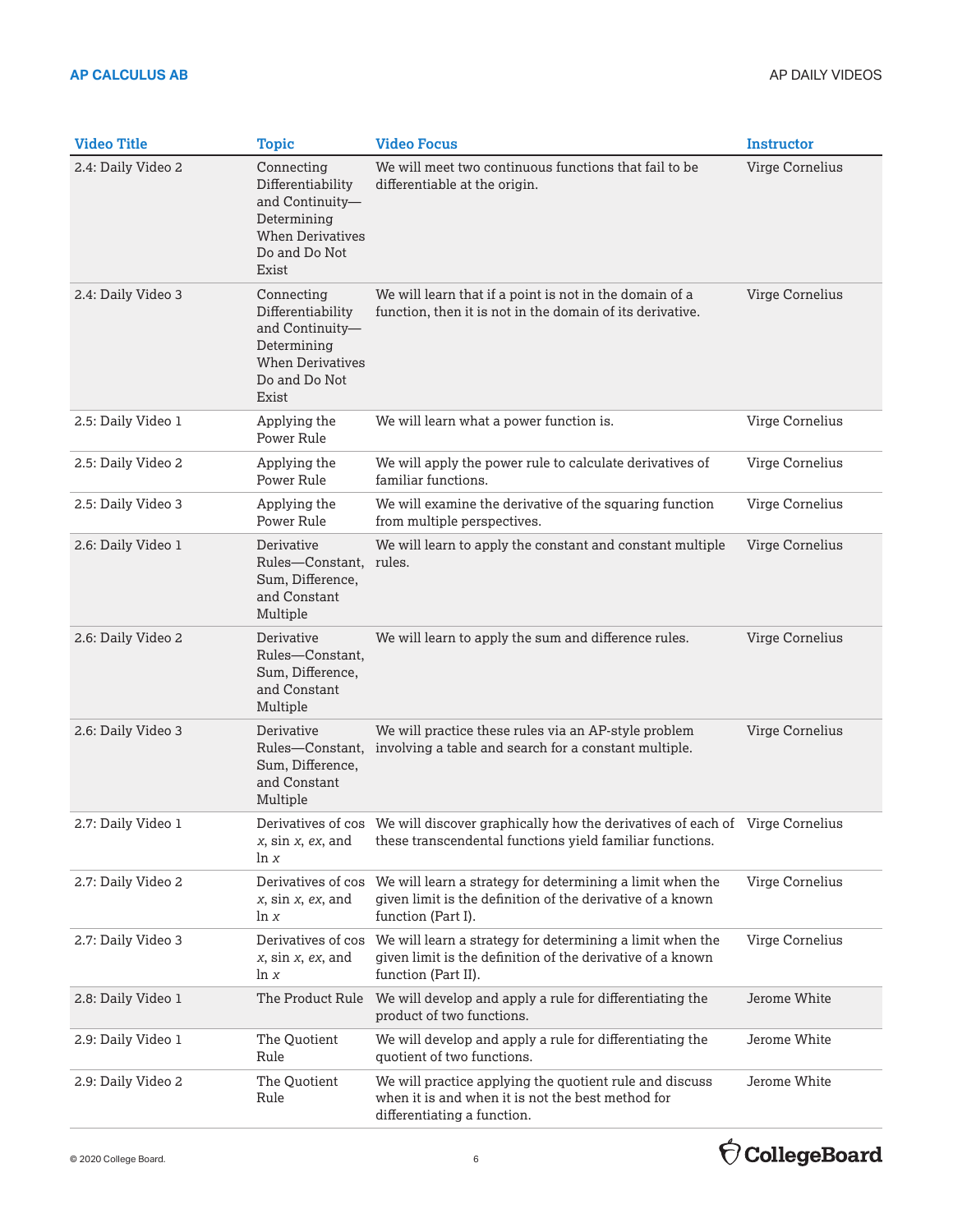| <b>Video Title</b>  | <b>Topic</b>                                                                                        | <b>Video Focus</b>                                                                                                                                  | Instructor   |
|---------------------|-----------------------------------------------------------------------------------------------------|-----------------------------------------------------------------------------------------------------------------------------------------------------|--------------|
| 2.10: Daily Video 1 | Finding the<br>Derivatives<br>of Tangent,<br>Cotangent,<br>Secant, and/<br>or Cosecant<br>Functions | We will use differentiation rules and trigonometric<br>identities to find derivatives of the tangent, cotangent,<br>secant, and cosecant functions. | Jerome White |
| 2.10: Daily Video 2 | Finding the<br>Derivatives<br>of Tangent,<br>Cotangent,<br>Secant, and/<br>or Cosecant<br>Functions | We will practice applying the derivatives of the tangent,<br>cotangent, secant, and cosecant functions.                                             | Jerome White |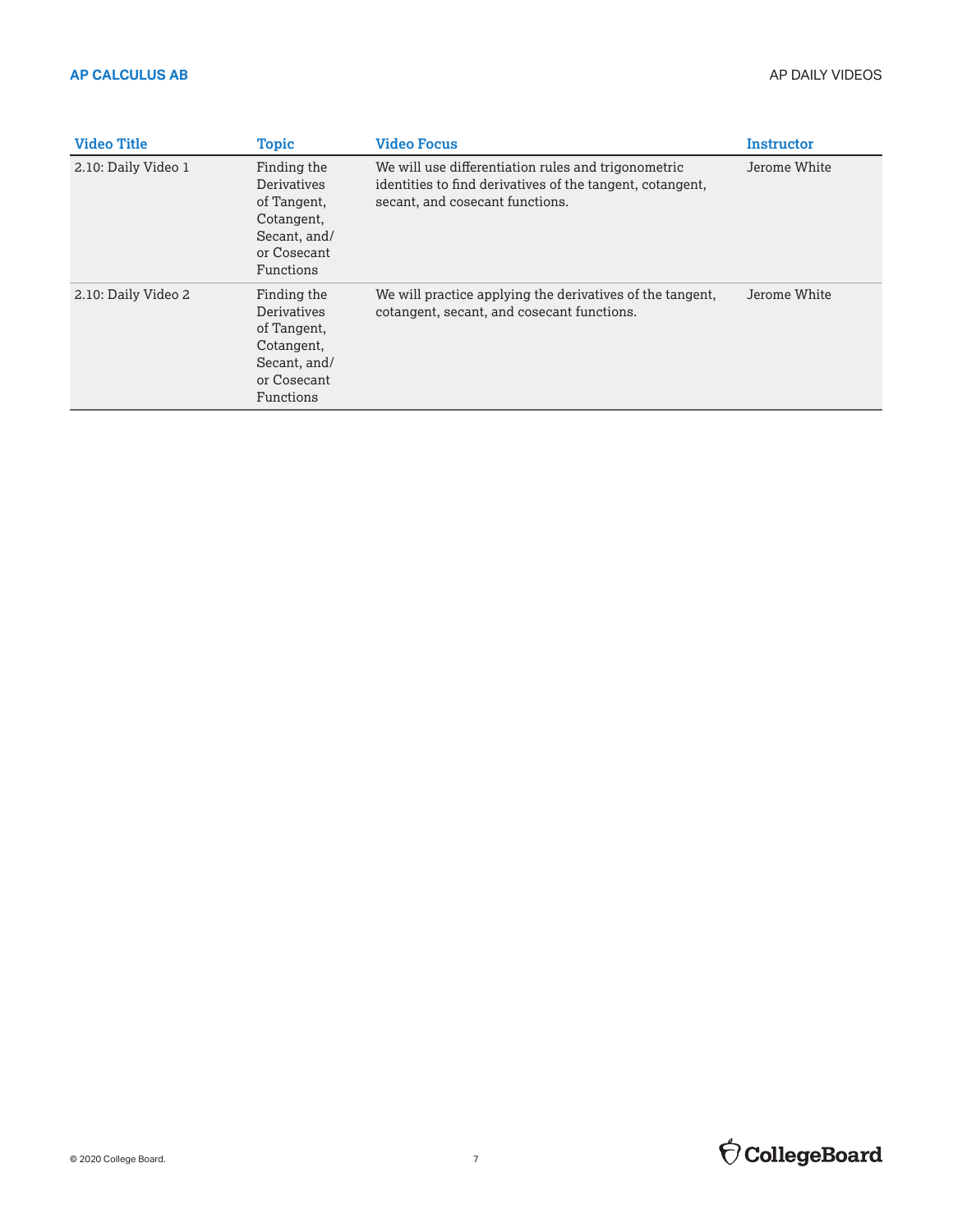| <b>Video Title</b> | <b>Topic</b>                                              | <b>Video Focus</b>                                                                                                                                                                                                 | <b>Instructor</b> |
|--------------------|-----------------------------------------------------------|--------------------------------------------------------------------------------------------------------------------------------------------------------------------------------------------------------------------|-------------------|
| 3.1: Daily Video 1 | The Chain Rule                                            | We will learn to identify composite functions that require<br>the chain rule. We will learn how to apply the chain rule.                                                                                           | Vicki Carter      |
| 3.1: Daily Video 2 | The Chain Rule                                            | We will learn to apply the chain rule to some specific types<br>of functions.                                                                                                                                      | Vicki Carter      |
| 3.1: Daily Video 3 | The Chain Rule                                            | We will apply the chain rule to problems that feature<br>multiple representations. We will also gain experience<br>with AP-style questions.                                                                        | Vicki Carter      |
| 3.2: Daily Video 1 | Implicit<br>Differentiation                               | We will understand the difference between an explicitly<br>defined function and an implicitly defined relation.                                                                                                    | Virge Cornelius   |
| 3.2: Daily Video 2 | Implicit<br>Differentiation                               | We will practice implicit differentiation.                                                                                                                                                                         | Virge Cornelius   |
| 3.2: Daily Video 3 | Implicit<br>Differentiation                               | We will gain experience with AP-style questions which<br>require implicit differentiation.                                                                                                                         | Virge Cornelius   |
| 3.3: Daily Video 1 | Differentiating<br><b>Inverse Functions</b>               | We will review what mathematical inverses are.                                                                                                                                                                     | Virge Cornelius   |
| 3.3: Daily Video 2 | Differentiating                                           | We will take a close look at the cubing function and<br>Inverse Functions understand the relationship between tangent line slopes at<br>mapped points.                                                             | Virge Cornelius   |
| 3.3: Daily Video 3 | Differentiating                                           | We will establish the formula for the derivative of a<br>Inverse Functions function relative to its inverse and then solve problems<br>where we have a modicum of information about a function<br>and its inverse. | Virge Cornelius   |
| 3.4: Daily Video 1 | Differentiating<br>Inverse<br>Trigonometric<br>Functions  | We will use implicit differentiation to derive the inverse<br>sine function.                                                                                                                                       | Virge Cornelius   |
| 3.4: Daily Video 2 | Differentiating<br>Inverse<br>Trigonometric<br>Functions  | We will learn how to use the chain rule while differentiating Virge Cornelius<br>inverse trigonometric functions.                                                                                                  |                   |
| 3.4: Daily Video 3 | Differentiating<br>Inverse<br>Trigonometric<br>Functions  | We will do a matching activity with not only inverse trig<br>functions, but also with other functions since many of<br>these derivatives look similar.                                                             | Virge Cornelius   |
| 3.5: Daily Video 1 | Selecting<br>Procedures for<br>Calculating<br>Derivatives | We will learn to distinguish among the various<br>differentiation rules.                                                                                                                                           | Vicki Carter      |
| 3.5: Daily Video 2 | Selecting<br>Procedures for<br>Calculating<br>Derivatives | We will learn to apply the various differentiation rules.                                                                                                                                                          | Vicki Carter      |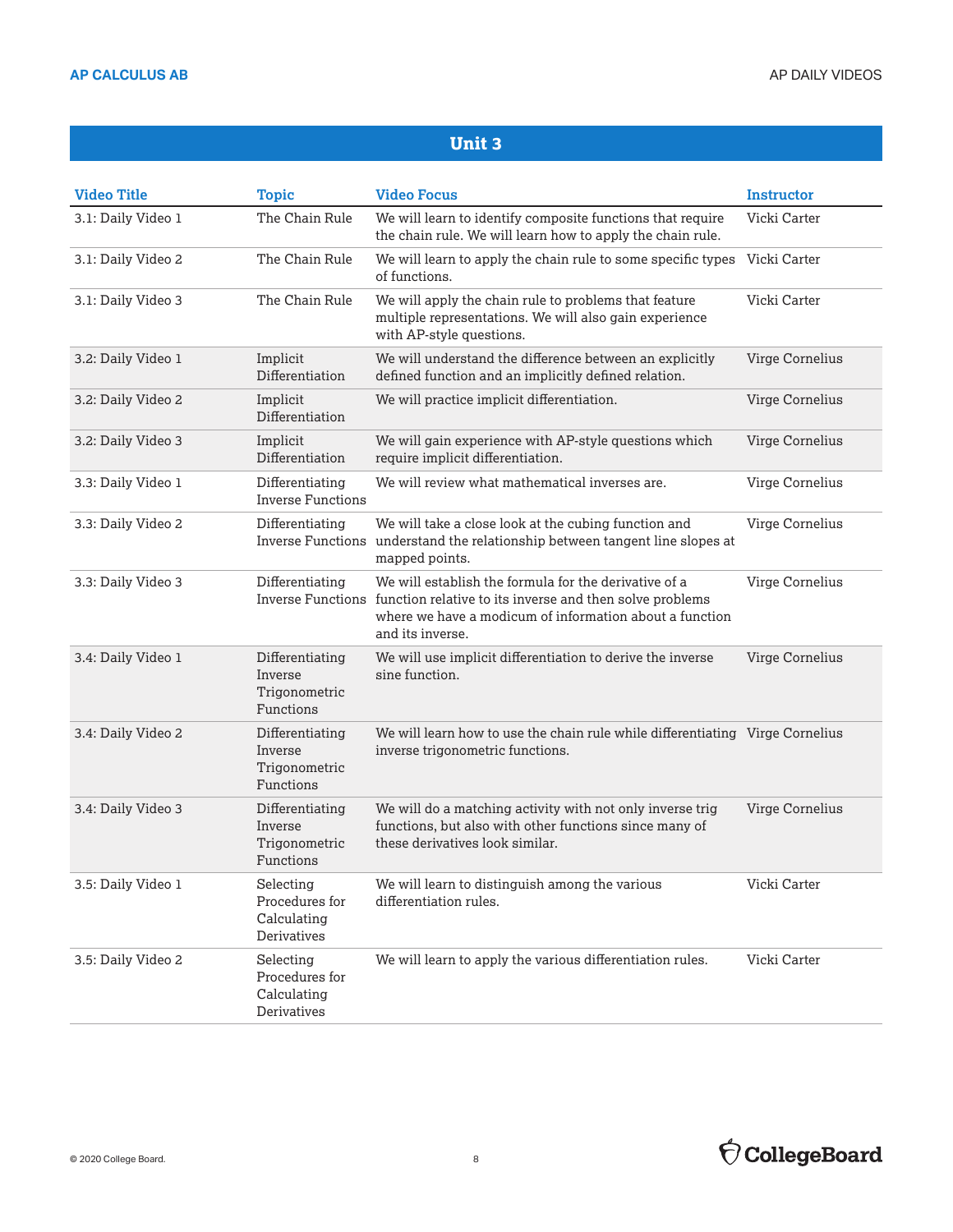| <b>Video Title</b> | Topic                                      | <b>Video Focus</b>                                                                                                                    | Instructor   |
|--------------------|--------------------------------------------|---------------------------------------------------------------------------------------------------------------------------------------|--------------|
| 3.6: Daily Video 1 | Calculating<br>Higher-Order<br>Derivatives | We will learn the notations and process for finding<br>higher-order derivatives using basic derivative rules.                         | Vicki Carter |
| 3.6: Daily Video 2 | Calculating<br>Higher-Order<br>Derivatives | We will learn the notations and process for finding<br>higher-order derivatives using the chain rule and implicit<br>differentiation. | Vicki Carter |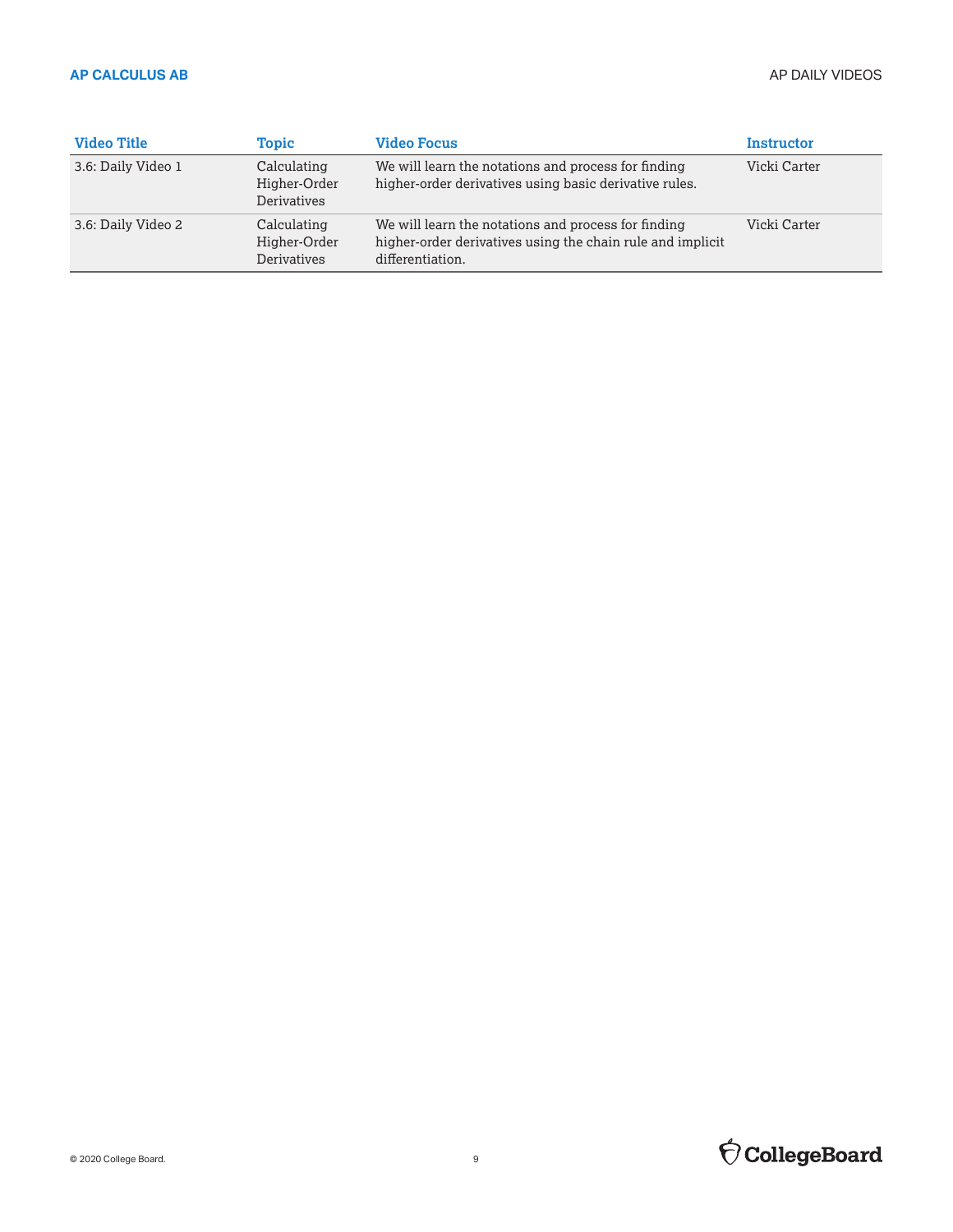| <b>Video Title</b> | <b>Topic</b>                                                                                         | <b>Video Focus</b>                                                                                                                      | <b>Instructor</b> |
|--------------------|------------------------------------------------------------------------------------------------------|-----------------------------------------------------------------------------------------------------------------------------------------|-------------------|
| 4.1: Daily Video 1 | Interpreting the<br>Meaning of the<br>Derivative in<br>Context                                       | We will learn the four components necessary for<br>interpreting a derivative in context.                                                | Sarah Stecher     |
| 4.2: Daily Video 1 | Straight-Line<br>Motion-<br>Connecting<br>Position, Velocity,<br>and Acceleration                    | We will connect position, velocity, and acceleration with<br>derivatives and learn how to justify a particle's behavior.                | Sarah Stecher     |
| 4.2: Daily Video 2 | Straight-Line<br>Motion-<br>Connecting<br>Position, Velocity,<br>and Acceleration                    | We will solve particle motion problems given information<br>in tabular and graphical forms.                                             | Sarah Stecher     |
| 4.3: Daily Video 1 | Rates of Change<br>in Applied<br>Contexts Other<br>Than Motion                                       | We will identify similarities in contextual rate of change<br>problems and learn strategies for interpreting them<br>appropriately.     | Sarah Stecher     |
| 4.3: Daily Video 2 | Rates of Change<br>in Applied<br>Contexts Other<br>Than Motion                                       | We will explore contexts that involve a rate in and a rate<br>out and determine key information about the context using<br>derivatives. | Sarah Stecher     |
| 4.4: Daily Video 1 | Introduction to<br><b>Related Rates</b>                                                              | We will use the chain rule to differentiate with respect to<br>time, $t$ .                                                              | Vicki Carter      |
| 4.5: Daily Video 1 | Solving Related<br>Rates Problems                                                                    | We will solve related rates problems involving perimeter,<br>area, and the Pythagorean theorem.                                         | Vicki Carter      |
| 4.5: Daily Video 2 | Solving Related<br>Rates Problems                                                                    | We will solve related rates problems involving volume.                                                                                  | Vicki Carter      |
| 4.5: Daily Video 3 | Solving Related<br>Rates Problems                                                                    | We will solve related rates problems involving angles and<br>similar triangles.                                                         | Vicki Carter      |
| 4.6: Daily Video 1 | Approximating<br>Values of a<br><b>Function Using</b><br><b>Local Linearity</b><br>and Linearization | We will learn how to use tangent lines at a particular point Sarah Stecher<br>to approximate values of a function near that point.      |                   |
| 4.6: Daily Video 2 | Approximating<br>Values of a<br><b>Function Using</b><br>Local Linearity<br>and Linearization        | We will determine when the tangent line approximation is<br>an overestimate or underestimate of the actual value of the<br>function.    | Sarah Stecher     |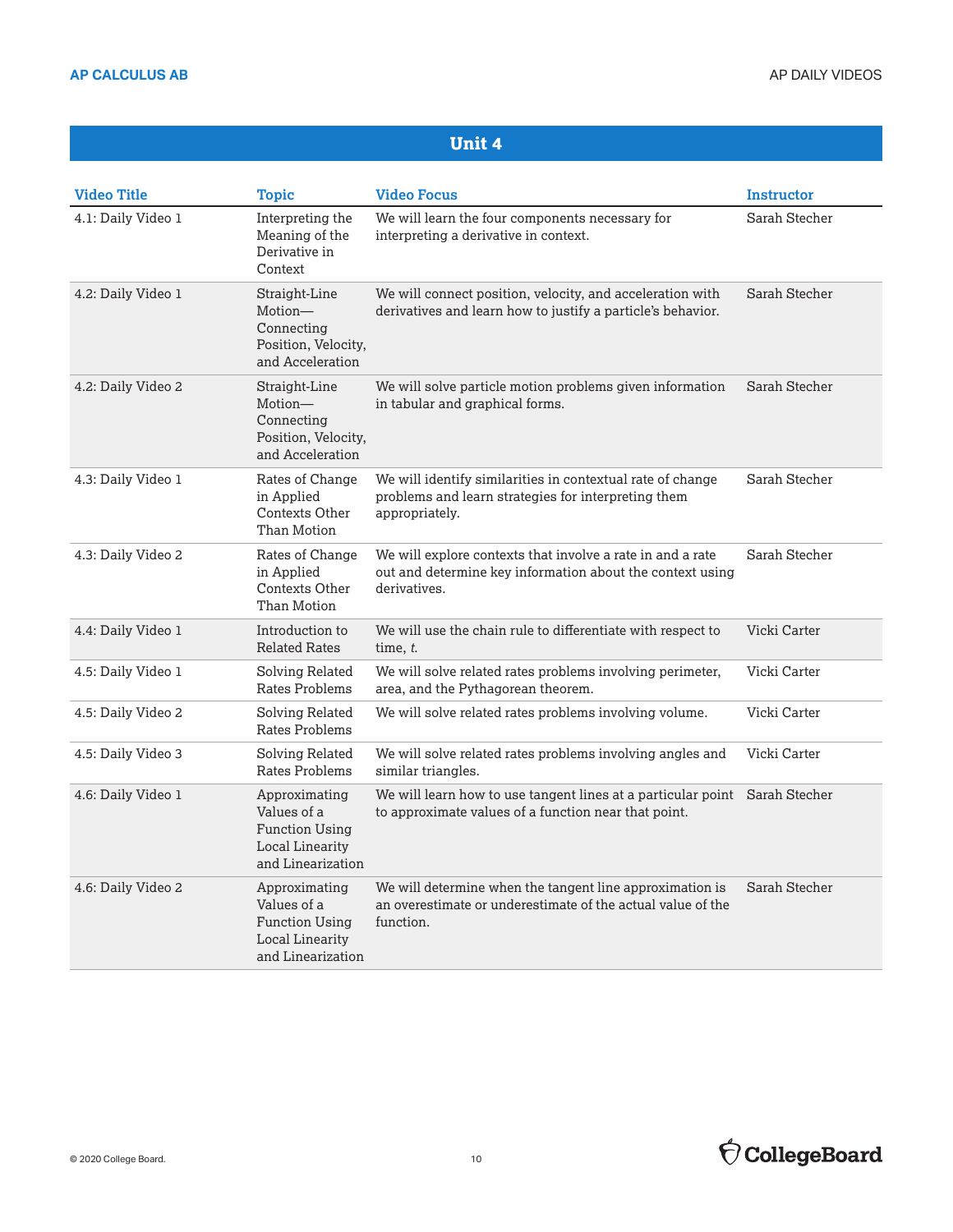| <b>Video Title</b> | <b>Topic</b>                                                                         | <b>Video Focus</b>                                                                                       | Instructor   |
|--------------------|--------------------------------------------------------------------------------------|----------------------------------------------------------------------------------------------------------|--------------|
| 4.7: Daily Video 1 | Using<br>L'Hospital's Rule<br>for Determining<br>Limits of<br>Indeterminate<br>Forms | We will introduce L'Hospital's rule and demonstrate some<br>proper ways to verify an indeterminate form. | Vicki Carter |
| 4.7: Daily Video 2 | Using<br>L'Hospital's Rule<br>for Determining<br>Limits of<br>Indeterminate<br>Forms | We will complete several AP-style problems using<br>L'Hospital's rule.                                   | Vicki Carter |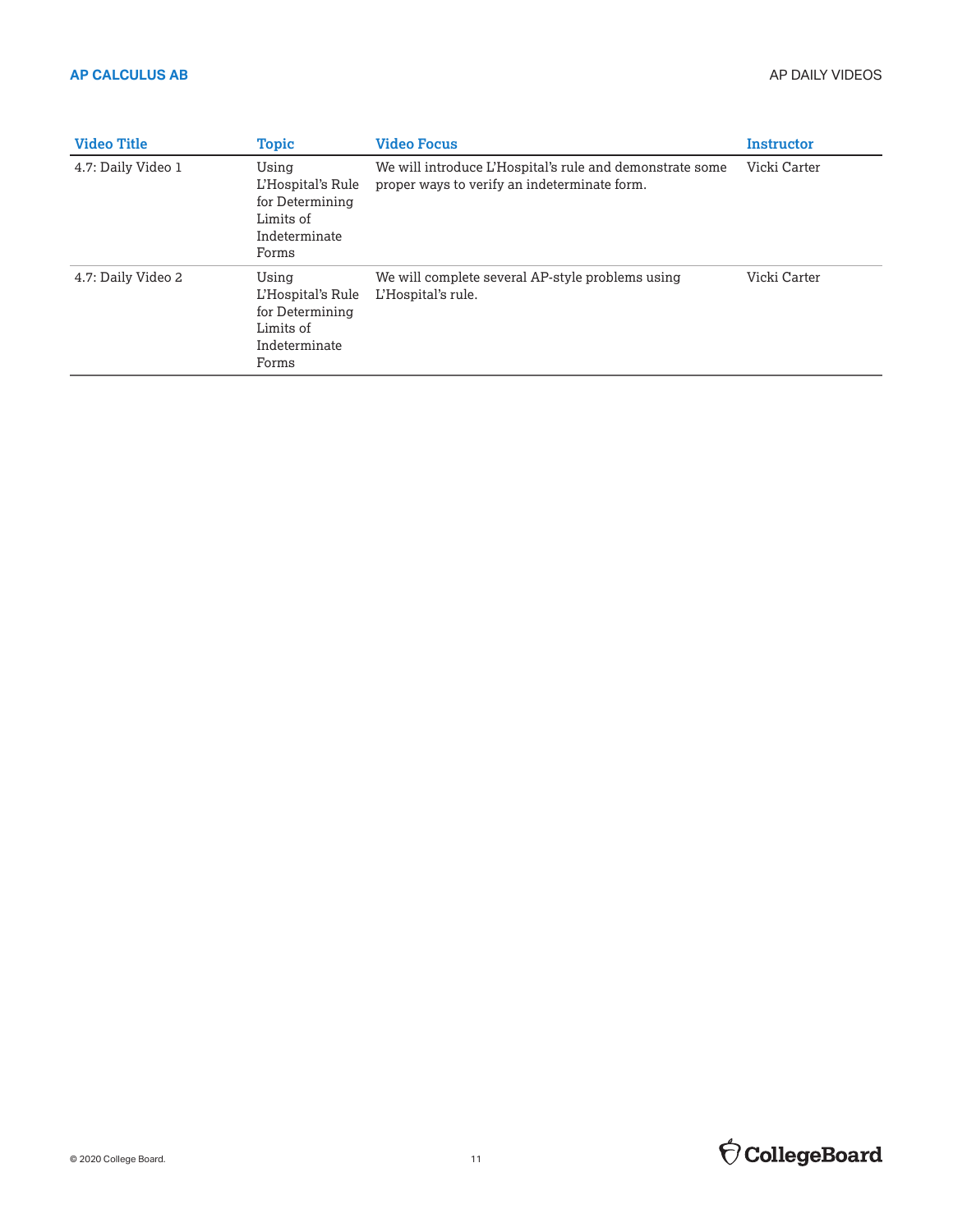| <b>Video Title</b> | <b>Topic</b>                                                                                      | <b>Video Focus</b>                                                                                                                                                           | <b>Instructor</b> |
|--------------------|---------------------------------------------------------------------------------------------------|------------------------------------------------------------------------------------------------------------------------------------------------------------------------------|-------------------|
| 5.1: Daily Video 1 | Introduction to<br>Optimization<br>Problems                                                       | We will learn the formal statement of the mean value<br>theorem, and a restatement in plain language. Geometric<br>connections will be shown.                                | Mark Howell       |
| 5.1: Daily Video 2 | Introduction to<br>Optimization<br>Problems                                                       | We will analyze the hypothesis of the mean value theorem<br>using graphs. We will also review an AP Exam question.                                                           | Mark Howell       |
| 5.1: Daily Video 3 | Introduction to<br>Optimization<br>Problems                                                       | We will practice applying the mean value theorem to<br>justify conclusions, using problems from past AP Exams.                                                               | Mark Howell       |
| 5.2: Daily Video 1 | Extreme Value<br>Theorem, Global<br>Versus Local<br>Extrema, and<br><b>Critical Points</b>        | We will learn the distinction between global extrema and<br>local extrema, and the definition of critical points.                                                            | Mark Howell       |
| 5.2: Daily Video 2 | Extreme Value<br>Theorem, Global<br>Versus Local<br>Extrema, and<br><b>Critical Points</b>        | We will learn what the extreme value theorem says, and<br>examine the hypothesis from a graphical perspective.                                                               | Mark Howell       |
| 5.3: Daily Video 1 | Determining<br>Intervals on<br>Is Increasing or<br>Decreasing                                     | We will learn the connection between the sign of a<br>derivative and intervals where a function is increasing or<br>Which a Function decreasing and describe justifications. | Mark Howell       |
| 5.3: Daily Video 2 | Determining<br>Intervals on<br>Which a Function the derivative.<br>Is Increasing or<br>Decreasing | We will practice finding intervals where a function is<br>increasing or decreasing using sign analysis of                                                                    | Mark Howell       |
| 5.4: Daily Video 1 | Using the First<br>Derivative Test<br>to Determine<br>Relative (Local)<br>Extrema                 | We will learn how to justify a relative maximum and relative<br>minimum using information from the first derivative.                                                         | Sarah Stecher     |
| 5.4: Daily Video 2 | Using the First<br>Derivative Test<br>to Determine<br>Relative (Local)<br>Extrema                 | We will work through applications of the first derivative<br>test in a variety of representations.                                                                           | Sarah Stecher     |
| 5.5: Daily Video 1 | Using the<br><b>Candidates Test</b><br>to Determine<br>Absolute (Global)<br>Extrema               | We will explore connections between the candidates test<br>and the extreme value theorem and discuss the details of<br>applying the test.                                    | Mark Howell       |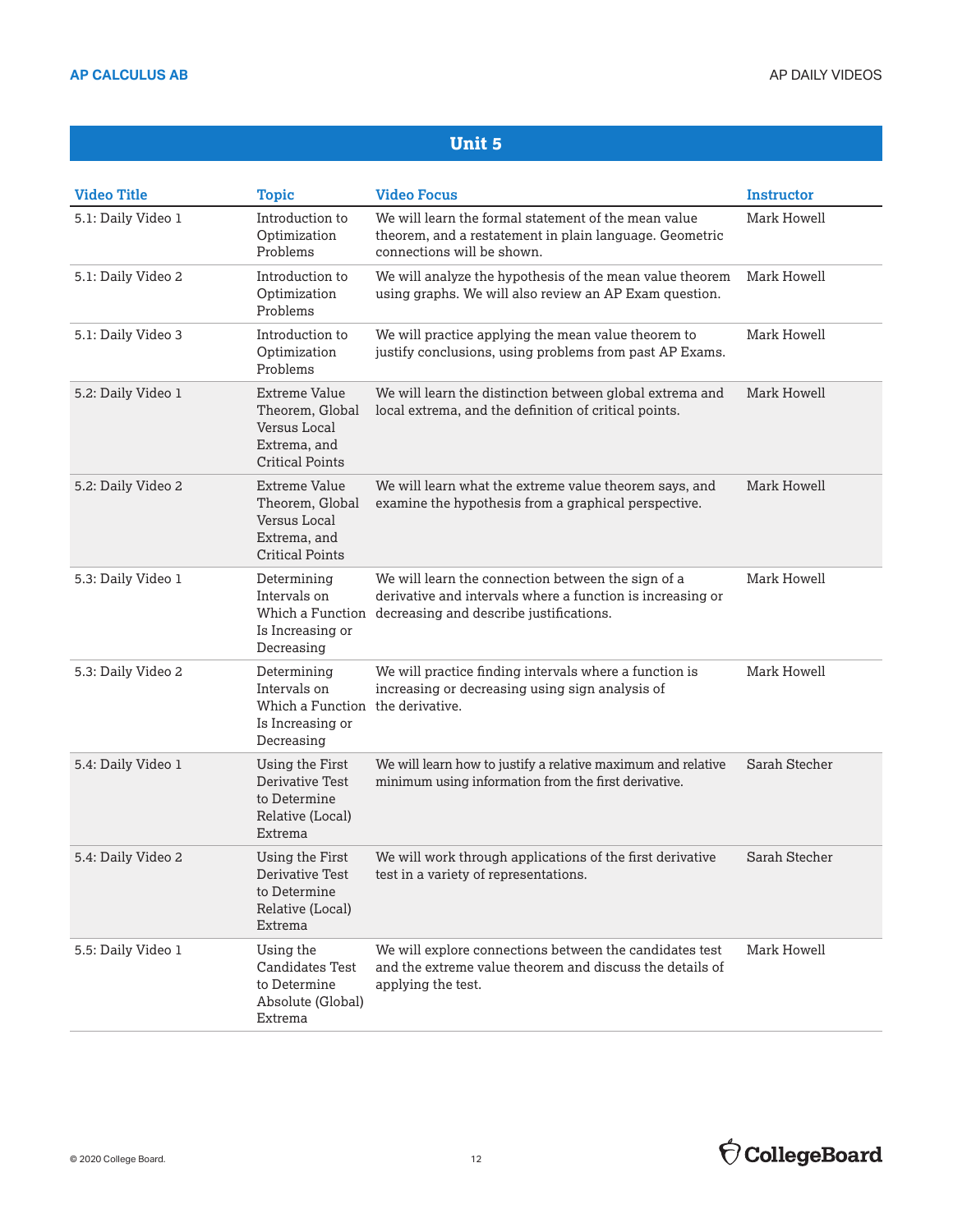| <b>Video Title</b>  | <b>Topic</b>                                                                        | <b>Video Focus</b>                                                                                                                                                                      | <b>Instructor</b> |
|---------------------|-------------------------------------------------------------------------------------|-----------------------------------------------------------------------------------------------------------------------------------------------------------------------------------------|-------------------|
| 5.5: Daily Video 2  | Using the<br><b>Candidates Test</b><br>to Determine<br>Absolute (Global)<br>Extrema | We will solve problems using the candidates test and learn<br>to write justifications of absolute extrema of a continuous<br>function on a closed interval.                             | Mark Howell       |
| 5.6: Daily Video 1  | Determining<br>Concavity of<br>Functions over<br>Their Domains                      | We will learn the connection between concavity of a graph Mark Howell<br>and the increasing/decreasing nature of the first derivative,<br>as well as the sign of the second derivative. |                   |
| 5.6: Daily Video 2  | Determining<br>Concavity of<br>Functions over<br>Their Domains                      | We will practice determining concavity, finding points of<br>inflection, and writing justifications.                                                                                    | Mark Howell       |
| 5.7: Daily Video 1  | Using the Second<br>Derivative Test<br>to Determine<br>Extrema                      | We will explore how the concavity of a function can<br>determine whether a critical point is a maximum or<br>a minimum.                                                                 | Sarah Stecher     |
| 5.8: Daily Video 1  | Sketching Graphs<br>of Functions and<br><b>Their Derivatives</b>                    | We will use information from a function's first and second<br>derivative presented in multiple representations to<br>describe the behavior of the original function.                    | Sarah Stecher     |
| 5.9: Daily Video 1  | Connecting a<br>Function, Its<br>First Derivative,<br>and Its Second<br>Derivative  | We will explore how specific function features are<br>presented across the graphs of $f, f$ , and $f'$ .                                                                                | Sarah Stecher     |
| 5.9: Daily Video 2  | Connecting a<br>Function, Its<br>First Derivative,<br>and Its Second<br>Derivative  | We will practice connecting features on the graph of $f, f$ ,<br>and $f'$ .                                                                                                             | Sarah Stecher     |
| 5.10: Daily Video 1 | Using the Mean<br>Value Theorem                                                     | We will explore what it means to optimize within<br>constraints and identify the underlying structure of<br>optimization problems.                                                      | Sarah Stecher     |
| 5.10: Daily Video 2 | Using the<br>Theorem                                                                | We will apply the general structure of an optimization<br>problem to varied examples.                                                                                                   | Sarah Stecher     |
| 5.11: Daily Video 1 | Solving<br>Optimization<br>Problems                                                 | We will identify optimization problems in a variety of<br>contexts and interpret minimum and maximum values in<br>their applied context.                                                | Sarah Stecher     |
| 5.12: Daily Video 1 | Exploring<br>Behaviors of<br><b>Implicit Relations</b>                              | We will explore connections between the first derivative in<br>an implicit relation and its graphical behavior.                                                                         | Mark Howell       |
| 5.12: Daily Video 2 | Exploring<br>Behaviors of<br><b>Implicit Relations</b>                              | We will explore the connections between the second<br>derivative in an implicit relation and its graphical behavior.                                                                    | Mark Howell       |
| 5.12: Daily Video 3 | Exploring<br>Behaviors of<br><b>Implicit Relations</b>                              | We will practice solving problems involving the behavior<br>of an implicit relation as it connects to the first two<br>derivatives.                                                     | Mark Howell       |

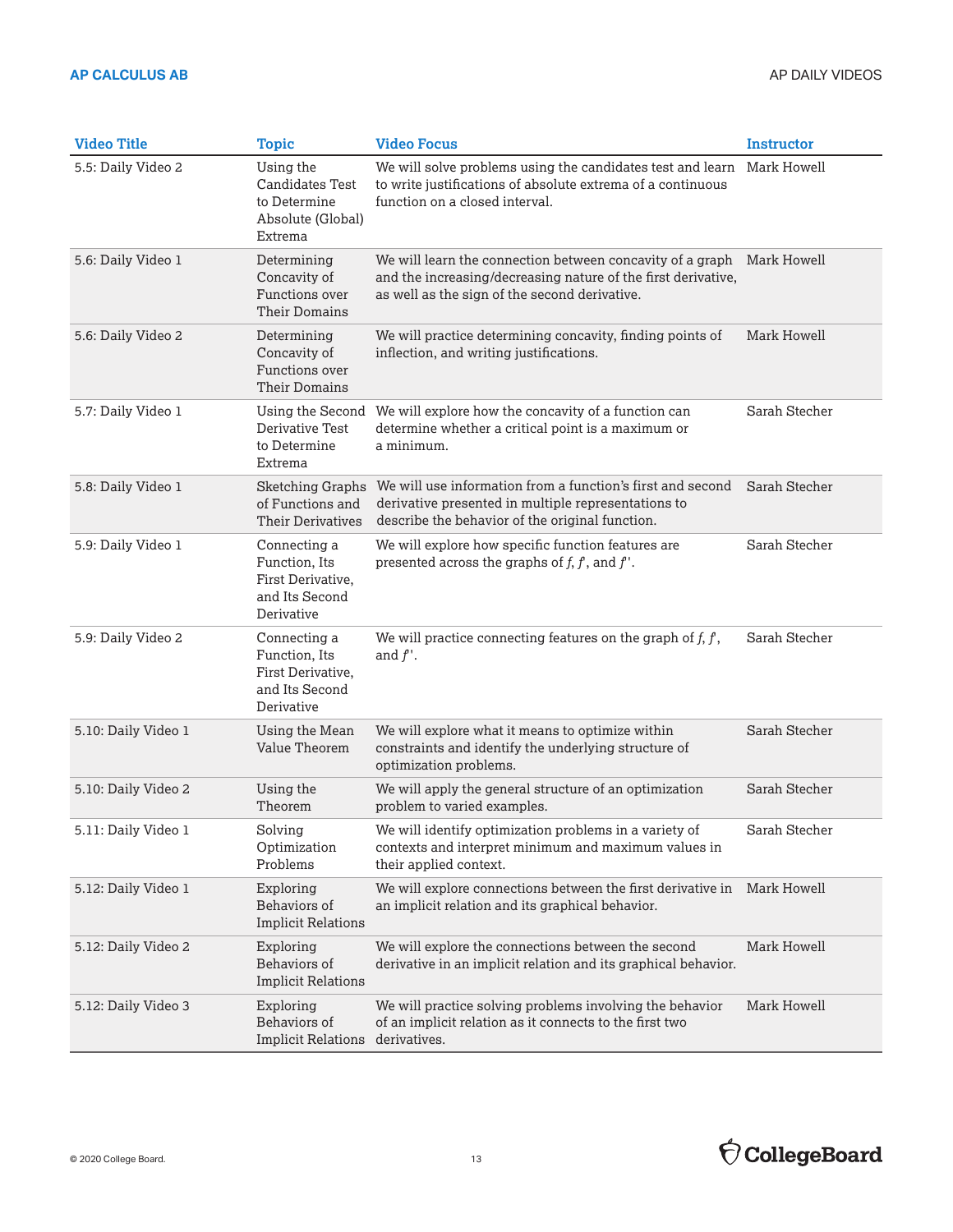| <b>Video Title</b> | <b>Topic</b>                                                                   | <b>Video Focus</b>                                                                                                                                                          | <b>Instructor</b>     |
|--------------------|--------------------------------------------------------------------------------|-----------------------------------------------------------------------------------------------------------------------------------------------------------------------------|-----------------------|
| 6.1: Daily Video 1 | Exploring<br>Change                                                            | We will explore the connection between area and the<br>Accumulations of accumulation of a rate of change in the context of the<br>velocity of a particle moving on a line.  | Mark Howell           |
| 6.1: Daily Video 2 | Exploring<br>Change                                                            | We will practice solving problems involving the connection Mark Howell<br>Accumulations of between area and the accumulation of a rate of change.                           |                       |
| 6.2: Daily Video 1 | Approximating<br>Areas with<br><b>Riemann Sums</b>                             | We will approximate a definite integral for a function<br>represented graphically, numerically, analytically, and<br>verbally using a left Riemann sum.                     | <b>Teresita Lemus</b> |
| 6.2: Daily Video 2 | Approximating<br>Areas with<br><b>Riemann Sums</b>                             | We will be approximating the definite integral for a<br>function represented graphically, numerically, analytically,<br>and verbally using right and midpoint Riemann sums. | Teresita Lemus        |
| 6.2: Daily Video 3 | Approximating<br>Areas with<br>Riemann Sums                                    | We will be approximating the definite integral using<br>trapezoidal Riemann sums and analyzing the function's<br>behavior with the approximations.                          | Teresita Lemus        |
| 6.3: Daily Video 1 | Riemann Sums,<br>Summation<br>Notation, and<br>Definite Integral<br>Notation   | We will understand the definition of the definite integral as Teresita Lemus<br>a limiting case of the Riemann sum.                                                         |                       |
| 6.3: Daily Video 2 | Riemann Sums,<br>Summation<br>Notation, and<br>Definite Integral<br>Notation   | We will learn the connection between a Riemann sum and<br>the definite integral.                                                                                            | Teresita Lemus        |
| 6.4: Daily Video 1 | Theorem of<br>Calculus and<br>Accumulation<br>Functions                        | The Fundamental We will learn what the derivative part of the Fundamental<br>Theorem says and use it to calculate the derivative of<br>functions defined by an integral.    | Mark Howell           |
| 6.4: Daily Video 2 | Theorem of<br>Calculus and<br>Accumulation<br>Functions                        | The Fundamental We will apply the Fundamental Theorem to functions<br>defined by an integral.                                                                               | Mark Howell           |
| 6.5: Daily Video 1 | Interpreting<br>the Behavior of<br>Accumulation<br>Functions<br>Involving Area | We will learn how to use the Fundamental Theorem to<br>analyze functions defined by an integral.                                                                            | Mark Howell           |
| 6.5: Daily Video 2 | Interpreting<br>the Behavior of<br>Accumulation<br>Functions<br>Involving Area | We will practice solving problems involving accumulation<br>functions presented in multiple representations.                                                                | Mark Howell           |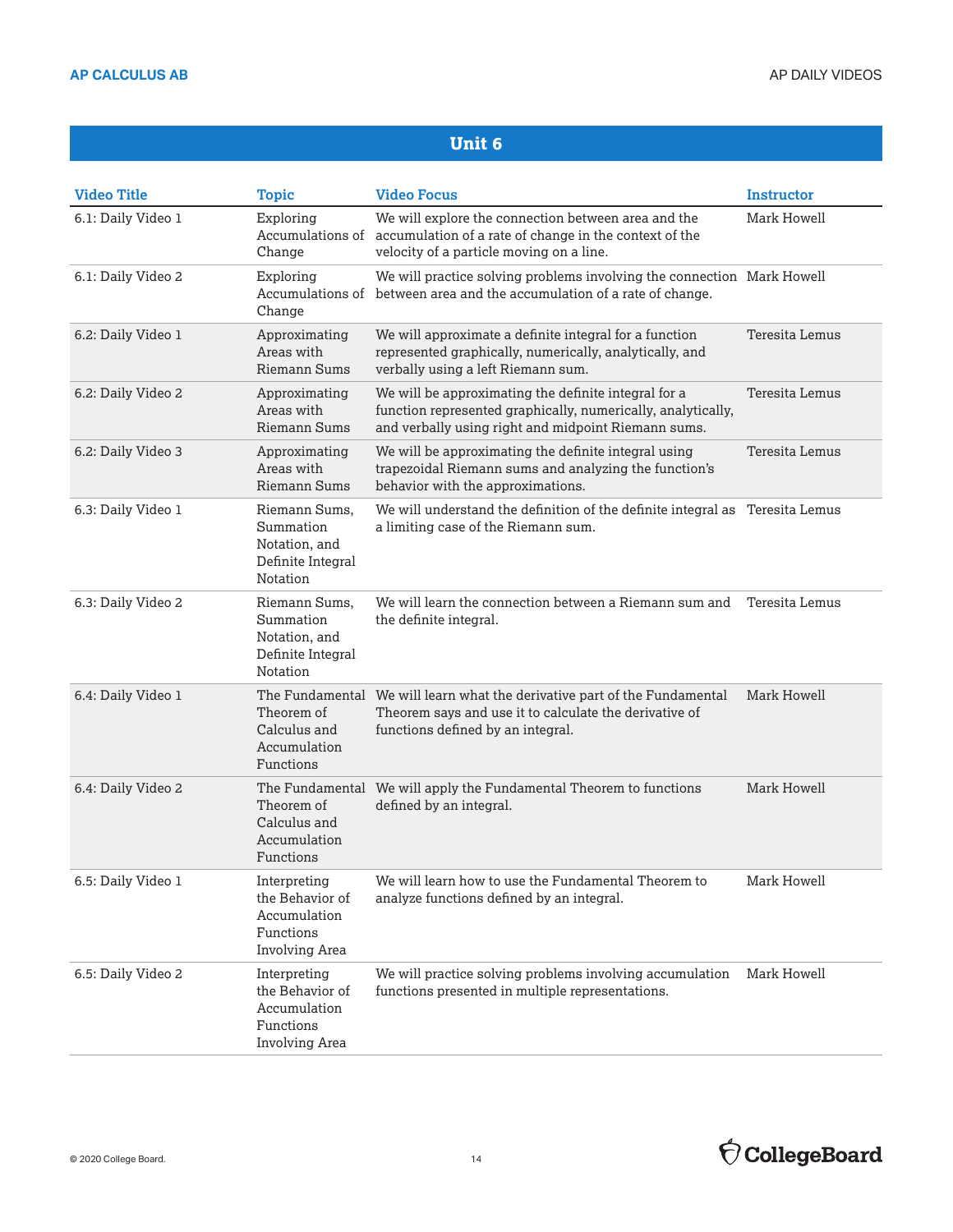| <b>Video Title</b>  | <b>Topic</b>                                                                                  | <b>Video Focus</b>                                                                                                                               | <b>Instructor</b> |
|---------------------|-----------------------------------------------------------------------------------------------|--------------------------------------------------------------------------------------------------------------------------------------------------|-------------------|
| 6.6: Daily Video 1  | Applying<br>Properties of<br>Definite Integrals                                               | We will understand the properties of the definite integral<br>and mathematical rules to simplify integration.                                    | Teresita Lemus    |
| 6.6: Daily Video 2  | Applying<br>Properties of<br>Definite Integrals                                               | We will understand the properties of the definite integral<br>and apply knowledge of geometry and mathematical rules<br>to simplify integration. | Teresita Lemus    |
| 6.7: Daily Video 1  | The Fundamental<br>Theorem of<br>Calculus and<br>Definite Integrals                           | We will learn what the evaluation part of the Fundamental<br>Theorem says and use it to evaluate integrals.                                      | Mark Howell       |
| 6.7: Daily Video 2  | Theorem of<br>Calculus and<br>Definite Integrals                                              | The Fundamental We will use the Fundamental Theorem to solve problems<br>presented in a variety of representations.                              | Mark Howell       |
| 6.7: Daily Video 3  | Theorem of<br>Calculus and<br>Definite Integrals                                              | The Fundamental We will practice using integrals to solve contextual<br>problems involving the accumulation of a rate of change.                 | Mark Howell       |
| 6.8: Daily Video 1  | Finding<br>Antiderivatives<br>and Indefinite<br>Integrals-Basic<br>Rules and<br>Notation      | We will learn what an antiderivative is, and how to find<br>basic antiderivatives.                                                               | Mark Howell       |
| 6.8: Daily Video 2  | Finding<br>Antiderivatives<br>and Indefinite<br>Integrals-Basic<br>Rules and<br>Notation      | We will practice answering questions involving<br>antiderivatives, stated in a variety of ways.                                                  | Mark Howell       |
| 6.9: Daily Video 1  | <b>Integrating Using</b><br>Substitution                                                      | We will learn when to apply $u$ -substitution and the<br>power rule.                                                                             | Teresita Lemus    |
| 6.9: Daily Video 2  | Integrating Using<br>Substitution                                                             | We will learn when to apply $u$ -substitution to<br>trigonometric, exponential, and logarithmic functions.                                       | Teresita Lemus    |
| 6.9: Daily Video 3  | <b>Integrating Using</b><br>Substitution                                                      | We will apply u-substitution to any function and definite<br>integrals.                                                                          | Teresita Lemus    |
| 6.10: Daily Video 1 | Integrating<br><b>Functions Using</b><br><b>Long Division</b><br>and Completing<br>the Square | We will apply long division to find the indefinite integral of Teresita Lemus<br>rational functions.                                             |                   |
| 6.10: Daily Video 2 | Integrating<br><b>Functions Using</b><br><b>Long Division</b><br>and Completing<br>the Square | We will apply the algebraic technique of completing the<br>square to functions with radicals in the denominators and<br>rational functions.      | Teresita Lemus    |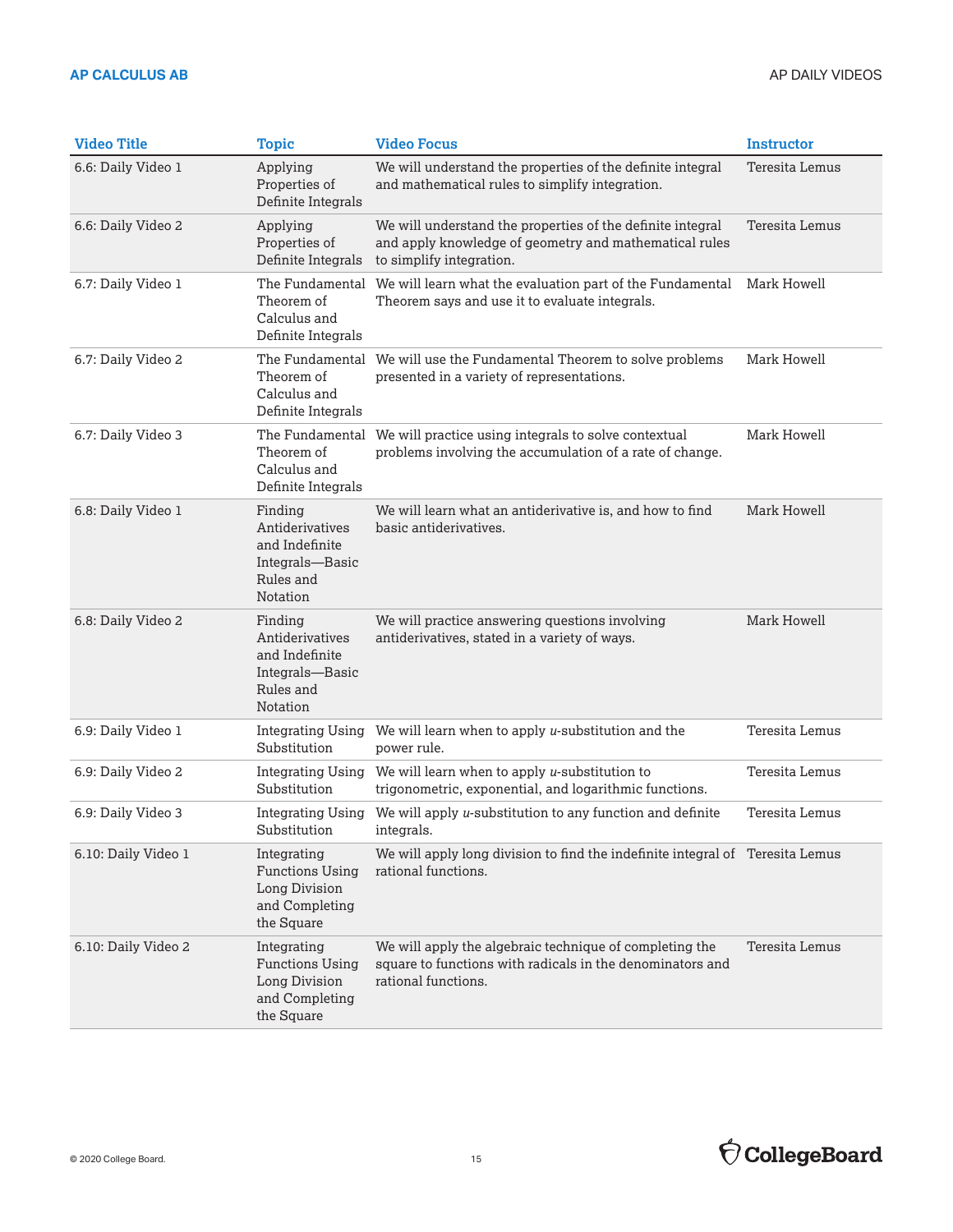| <b>Video Title</b>  | <b>Topic</b>                                       | <b>Video Focus</b>                                                                                                                  | Instructor  |
|---------------------|----------------------------------------------------|-------------------------------------------------------------------------------------------------------------------------------------|-------------|
| 6.14: Daily Video 1 | Selecting<br>Techniques for<br>Antidifferentiation | We will learn strategies for recognizing the form of an<br>integrand in order to facilitate antidifferentiation.                    | Mark Howell |
| 6.14: Daily Video 2 | Selecting<br>Techniques for<br>Antidifferentiation | We will learn more strategies for recognizing antiderivatives Mark Howell<br>of various forms and practice finding antiderivatives. |             |
| 6.14: Daily Video 3 | Selecting<br>Techniques for<br>Antidifferentiation | We will do more practice finding antiderivatives of<br>various forms.                                                               | Mark Howell |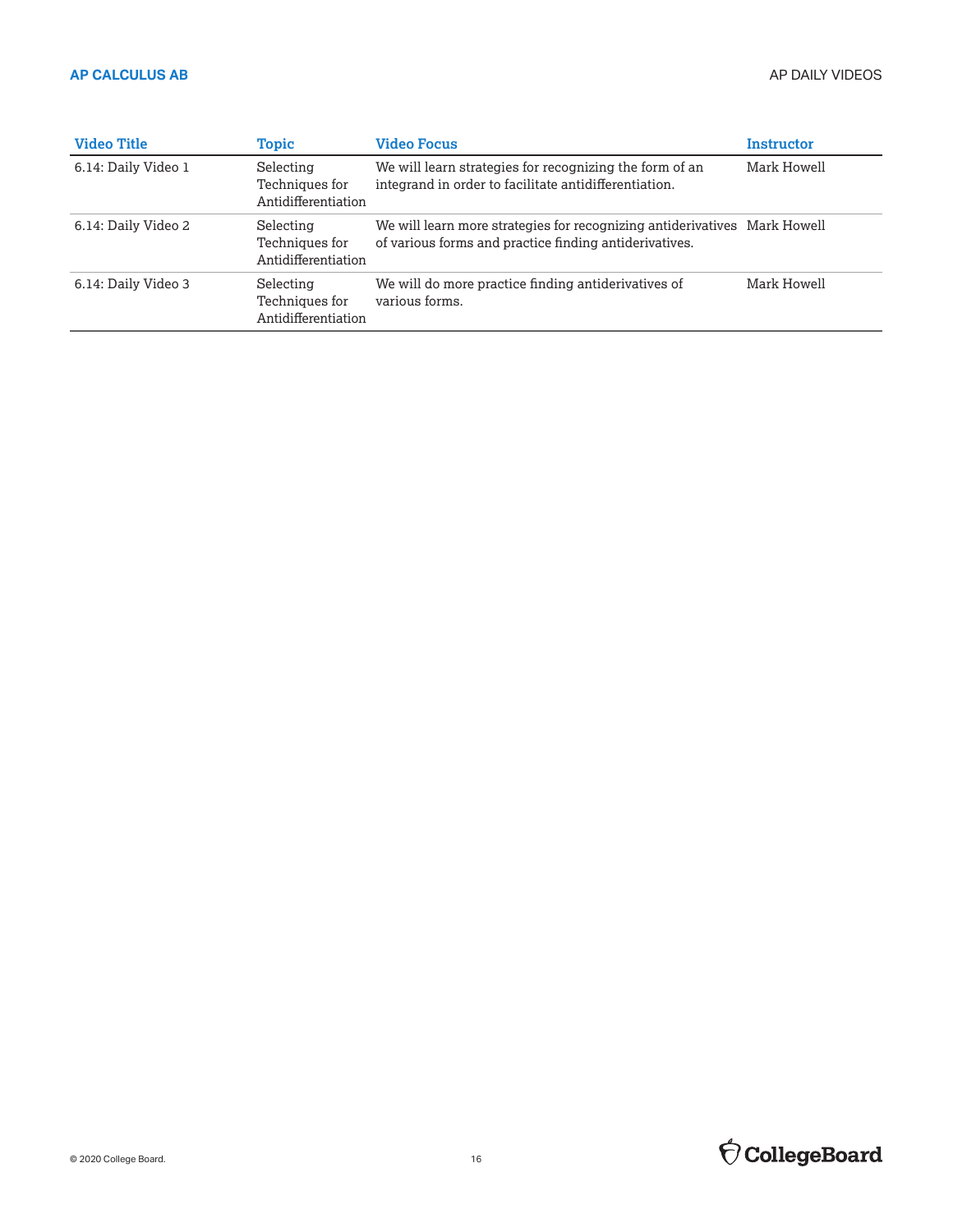| <b>Video Title</b> | <b>Topic</b>                                                                                                   | <b>Video Focus</b>                                                                                                  | <b>Instructor</b>     |
|--------------------|----------------------------------------------------------------------------------------------------------------|---------------------------------------------------------------------------------------------------------------------|-----------------------|
| 7.1: Daily Video 1 | Modeling<br>Situations with<br>Differential<br>Equations                                                       | We will be interpreting verbal statements as<br>differential equations.                                             | <b>Teresita Lemus</b> |
| 7.2: Daily Video 1 | Verifying<br>Solutions for<br>Differential<br>Equations                                                        | We will verify solutions to differential equations.                                                                 | Tanya Hickson         |
| 7.3: Daily Video 1 | <b>Sketching Slope</b><br>Fields                                                                               | We will be relating a differential equation to its<br>graphical representation.                                     | Teresita Lemus        |
| 7.3: Daily Video 2 | <b>Sketching Slope</b><br>Fields                                                                               | We will interpret the behavior of the first order differential<br>equation related to its graphical representation. | Teresita Lemus        |
| 7.4: Daily Video 1 | Reasoning Using<br>Slope Fields                                                                                | We will solve differential equations to find solutions to<br>general functions.                                     | Teresita Lemus        |
| 7.6: Daily Video 1 | <b>Finding General</b><br><b>Solutions Using</b><br>Separation of<br>Variables                                 | We will be solving differential equations to find<br>general solutions.                                             | <b>Teresita Lemus</b> |
| 7.6: Daily Video 2 | <b>Finding General</b><br><b>Solutions Using</b><br>Separation of<br>Variables                                 | We will be finding the general solution of a given<br>differential equation using antidifferentiation.              | <b>Teresita Lemus</b> |
| 7.7: Daily Video 1 | Finding<br>Particular<br><b>Solutions Using</b><br><b>Initial Conditions</b><br>and Separation of<br>Variables | We will be solving differential equations to find<br>particular solutions.                                          | Tanya Hickson         |
| 7.7: Daily Video 2 | Finding<br>Particular<br><b>Solutions Using</b><br>Initial Conditions<br>and Separation of<br>Variables        | We will use separation of variables to find particular<br>solutions to differential equations.                      | Tanya Hickson         |
| 7.7: Daily Video 3 | Finding<br>Particular<br><b>Solutions Using</b><br><b>Initial Conditions</b><br>and Separation of<br>Variables | We will continue to use separation of variables to find<br>particular solutions to differential equations.          | Tanya Hickson         |
| 7.8: Daily Video 1 | Exponential<br>Models with<br>Differential<br>Equations                                                        | We will learn to use exponential functions to model growth Tanya Hickson<br>and decay in applied problems.          |                       |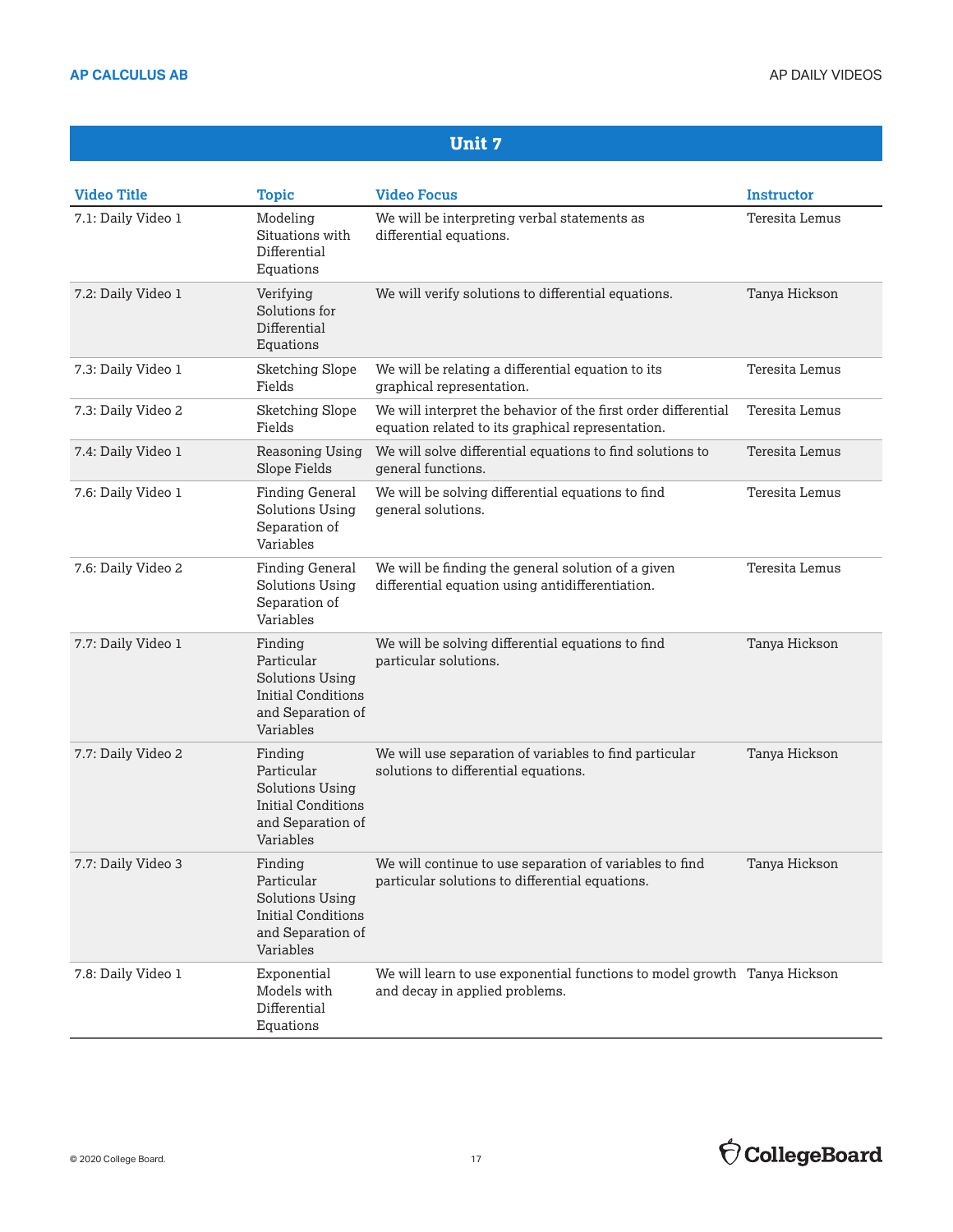| <b>Video Title</b> | <b>Topic</b>                                                                                    | <b>Video Focus</b>                                                                                            | <b>Instructor</b> |
|--------------------|-------------------------------------------------------------------------------------------------|---------------------------------------------------------------------------------------------------------------|-------------------|
| 8.1: Daily Video 1 | Finding the<br>Average Value of<br>a Function on an<br>Interval                                 | We will find the average value of a function on an interval.                                                  | Tanya Hickson     |
| 8.1: Daily Video 2 | Finding the<br>Average Value of<br>a Function on an<br>Interval                                 | We will continue to find the average value of a function on<br>an interval.                                   | Tanya Hickson     |
| 8.2: Daily Video 1 | Connecting<br>Position, Velocity,<br>and Acceleration<br>of Functions<br><b>Using Integrals</b> | We will use integration to connect position, velocity, and<br>acceleration functions                          | Tanya Hickson     |
| 8.2: Daily Video 2 | Connecting<br>Position, Velocity,<br>and Acceleration<br>of Functions<br><b>Using Integrals</b> | We will continue to use integration to connect position,<br>velocity, and acceleration functions              | Tanya Hickson     |
| 8.3: Daily Video 1 | Using<br>Accumulation<br>Functions and<br>Definite Integrals<br>in Applied<br>Contexts          | We will learn how to use definite integrals to solve<br>problems involving change.                            | Mark Kiraly       |
| 8.3: Daily Video 2 | Using<br>Accumulation<br>Functions and<br>Definite Integrals<br>in Applied<br>Contexts          | We will use definite integrals to solve problems<br>involving change.                                         | Mark Kiraly       |
| 8.3: Daily Video 3 | Using<br>Accumulation<br>Functions and<br>Definite Integrals<br>in Applied<br>Contexts          | We will explore different ways definite integrals and<br>problems involving change can be presented.          | Mark Kiraly       |
| 8.4: Daily Video 1 | Finding the Area<br><b>Between Curves</b><br>Expressed as<br>Functions of $x$                   | We will use integration to find the area between two curves Tanya Hickson<br>expressed as a function of $x$ . |                   |
| 8.4: Daily Video 2 | Finding the Area<br><b>Between Curves</b><br>Expressed as<br>Functions of $x$                   | We will continue to use integration to find area between<br>two curves expressed as a function of x.          | Tanya Hickson     |
| 8.5: Daily Video 1 | Finding the Area<br><b>Between Curves</b><br>Expressed as<br>Functions of y                     | We will use integration to find the area between two curves Tanya Hickson<br>expressed as a function of y.    |                   |

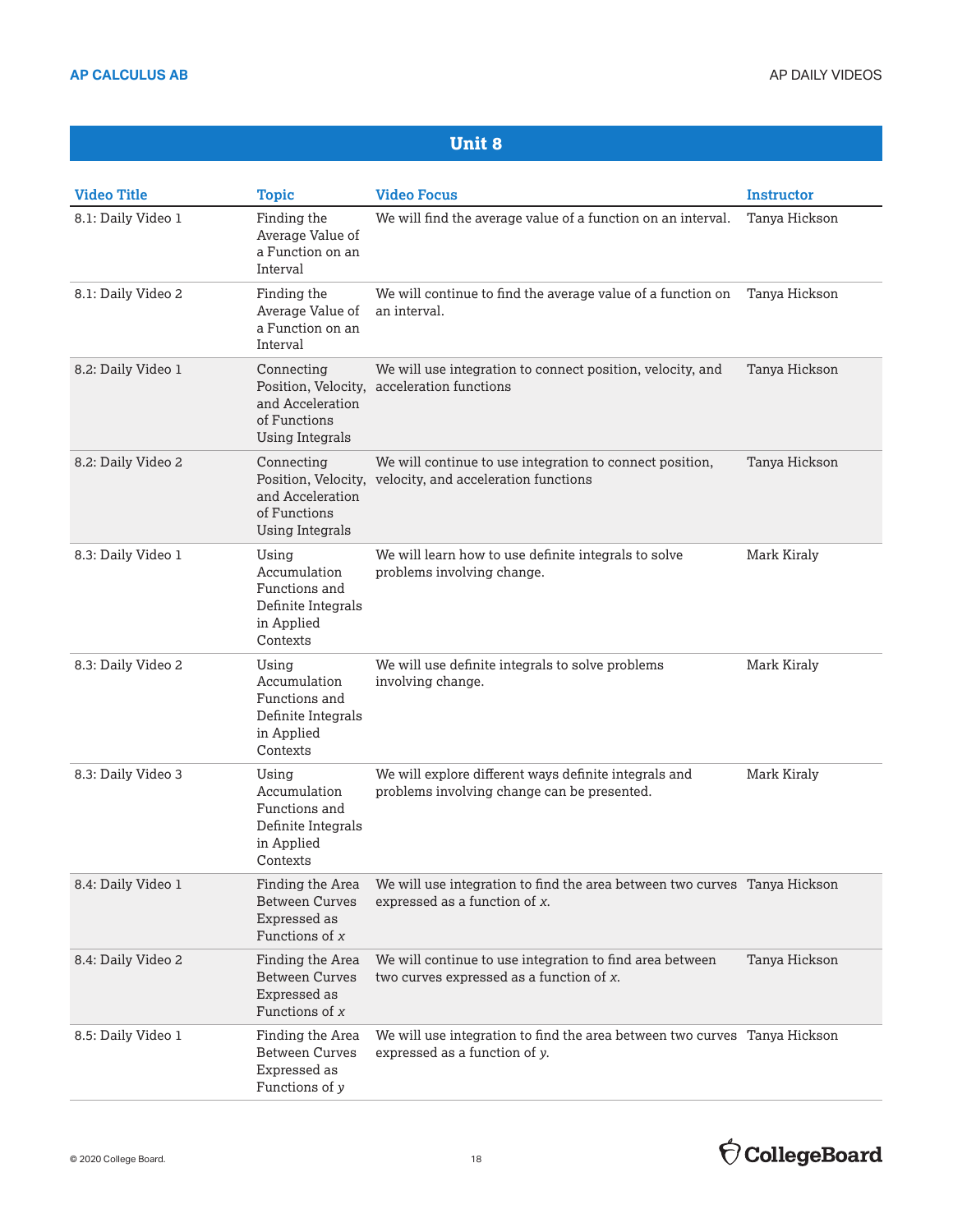| <b>Video Title</b>  | <b>Topic</b>                                                                              | <b>Video Focus</b>                                                                                         | <b>Instructor</b> |
|---------------------|-------------------------------------------------------------------------------------------|------------------------------------------------------------------------------------------------------------|-------------------|
| 8.6: Daily Video 1  | Finding the Area<br><b>Between Curves</b><br>That Intersect at<br>More Than Two<br>Points | We will find the total area of the regions between two<br>curves that intersect at more than two points.   | Tanya Hickson     |
| 8.7: Daily Video 1  | Volumes with<br>Cross Sections-<br>Squares and<br>Rectangles                              | We will learn how to use square and rectangular cross-<br>sectional areas to find volumes of objects.      | Mark Kiraly       |
| 8.7: Daily Video 2  | Volumes with<br>Cross Sections-<br>Squares and<br>Rectangles                              | We will explore using square and rectangular cross<br>sections to find volumes.                            | Mark Kiraly       |
| 8.7: Daily Video 3  | Volumes with<br>Cross Sections-<br>Squares and<br>Rectangles                              | We will practice using square and rectangular cross<br>sections to find volumes.                           | Mark Kiraly       |
| 8.8: Daily Video 1  | Volumes with<br>Cross Sections-<br>riangles and<br>Semicircles                            | We will explore using triangular and semicircular cross<br>sections to find volumes.                       | Mark Kiraly       |
| 8.8: Daily Video 2  | Volumes with<br>Cross Sections-<br>Triangles and<br>Semicircles                           | We will use and practice using triangular and semicircular Mark Kiraly<br>cross sections to find volumes.  |                   |
| 8.9: Daily Video 1  | Volume with<br>Disc Method—<br>Revolving<br>Around the x- or<br>y-Axis                    | We will revolve shapes around the axes to generate three<br>dimensional volumes.                           | Mark Kiraly       |
| 8.9: Daily Video 2  | Volume with<br>Disc Method-<br>Revolving<br>Around the x- or<br>y-Axis                    | We will use circular cross sections to find the volumes of<br>shapes generated by revolving about an axis. | Mark Kiraly       |
| 8.10: Daily Video 1 | Volume with<br>Disc Method-<br>Revolving<br>Around Other<br>Axes                          | We will learn about finding volumes generated by<br>revolving curves around other axes.                    | Mark Kiraly       |
| 8.11: Daily Video 1 | Volume with<br>Washer Method—<br>Revolving<br>Around the x- or<br>y-Axis                  | We will learn about volumes generated by revolving<br>around the x and y axes resulting in a ring shape.   | Mark Kiraly       |